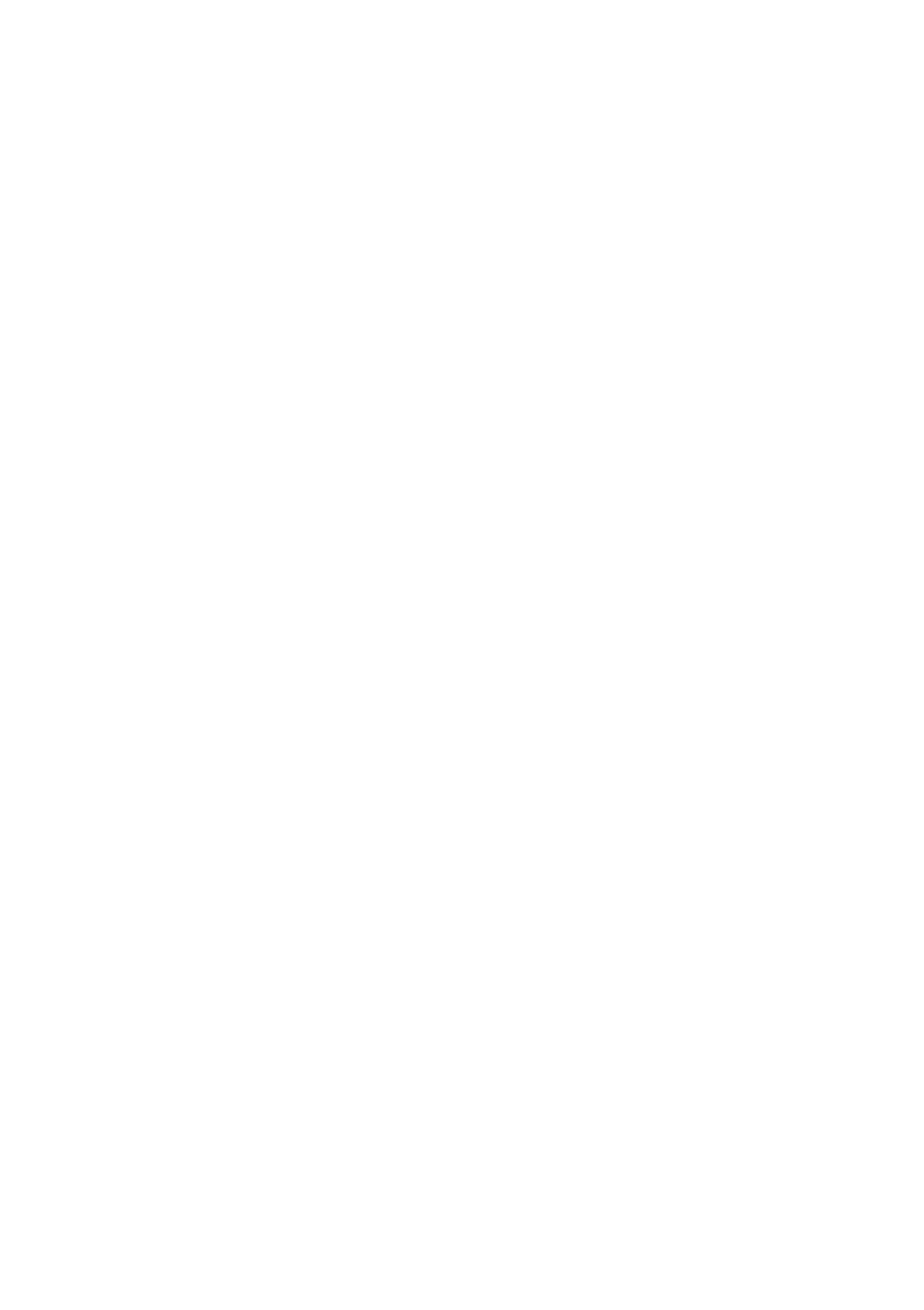# A beginning ... not an end

**Life after ostomy surgery**

**An information book for new ostomates**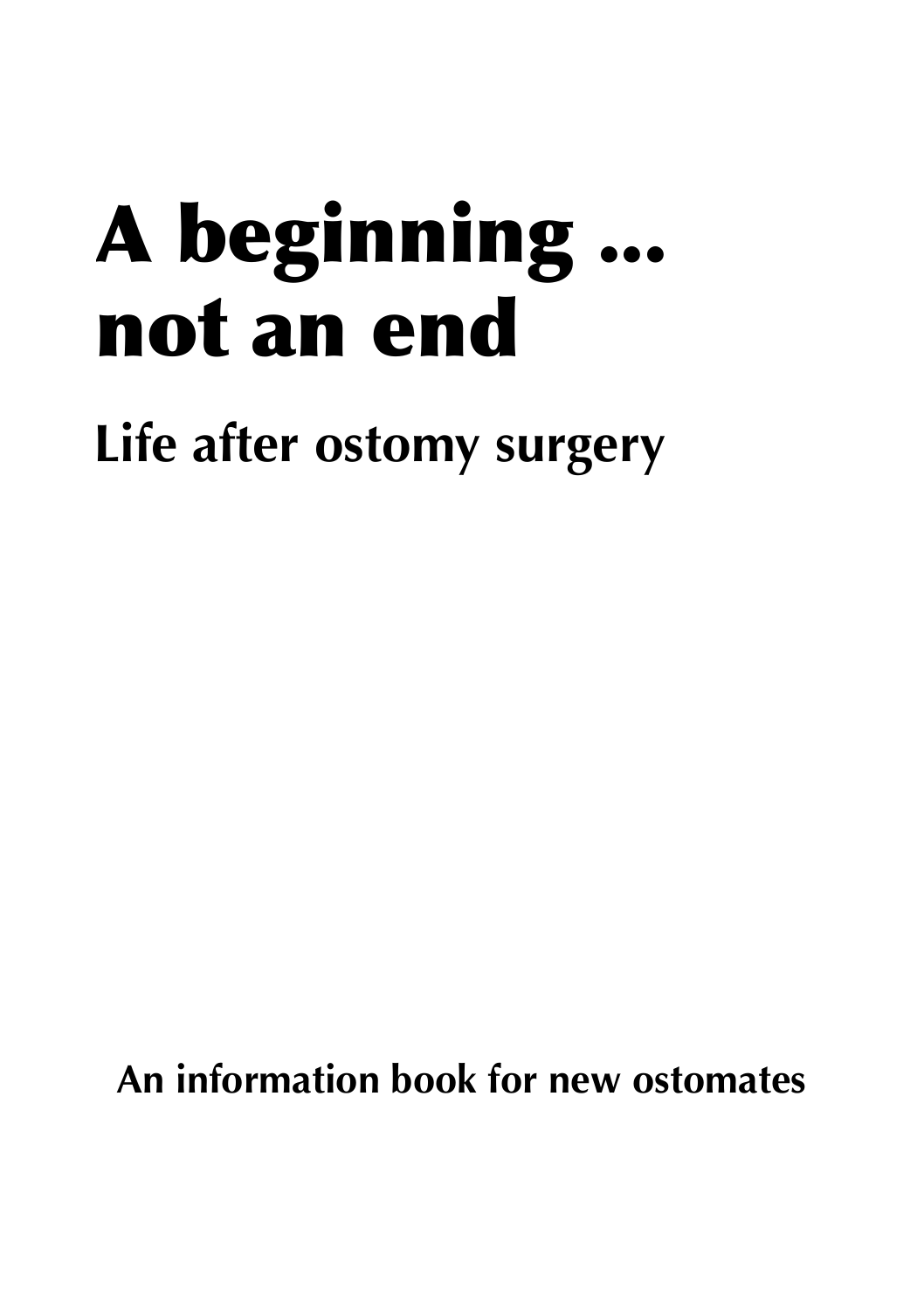#### **A beginning ... not an end Life after ostomy surgery**

Published by the Australian Council of Stoma Associations Inc. Website: www.australianstoma.com.au Email: feedback@australianstoma.com.au

Copyright © 1994 Reprinted 2001 Second Edition 2002 Reprinted 2004, 2005, 2006 Third Edition 2007 Fourth Edition 2010 Reprinted 2011, 2012, 2014, 2015 Fifth edition 2017, fully revised

Copies of this publication are available from your local association.

#### **Acknowledgements**

In preparing this edition, ACSA wishes to acknowledge the contributions of Professor Les Bokey, AM, MB BS (Uni of Syd), MS (Syd), FRACS, FRCS (Glas) (Hon), Professor of Surgery and Colorectal Surgery, Liverpool Hospital; Clinical Dean, Liverpool Clinical School, Western Sydney University; Director of Surgery, Liverpool Hospital; Interim Research Director, South Western Sydney Local Health District; Clinical Director, SWSLHD.

Bronwyn Overall, Clinical Practice Consultant Stomal Therapy, Flinders Medical Centre, Adelaide.

The original edition of this booklet was created by Barbara Callcott.

## **Disclaimer**

This booklet is not a substitute for an informed discussion between a patient and his or her medical advisers. Products and methods mentioned may not be relevant to everyone. It is essential to consult your doctor or stomal therapy nurse before using products or following advice given in this booklet. ACSA and its officers do not accept any responsibility for any use to which products, materials or advice may be put.

Cover photograph: Shutterstock

Printed by Graphic Print Group, 10-14 Kingston Avenue, Richmond, SA 5033, phone (08) 8443 8011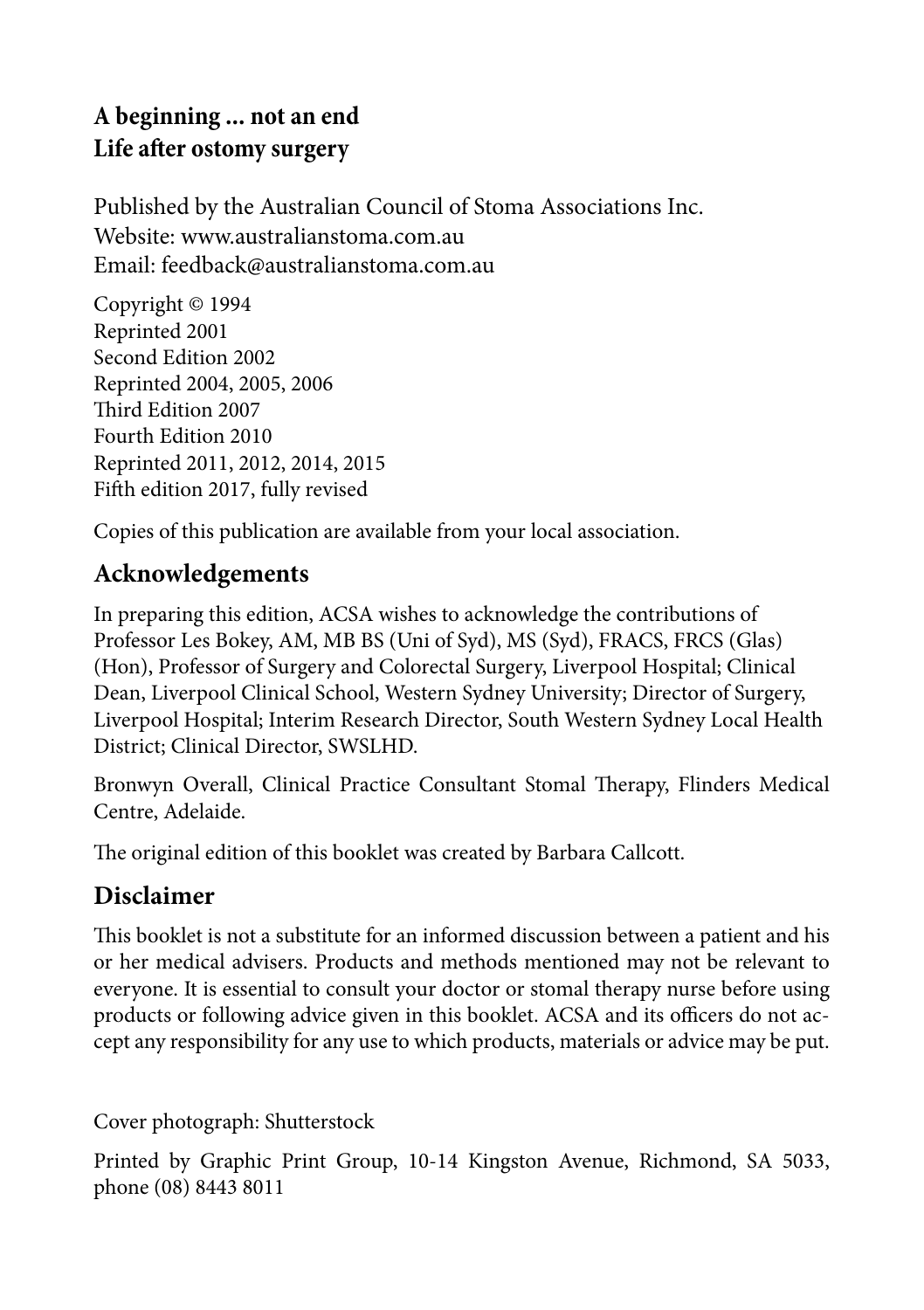## **CONTENTS**

| <b>Introduction: A Beginning</b>                  | 1                       |
|---------------------------------------------------|-------------------------|
| What is a stoma?                                  | 1                       |
| The digestive tract                               | $\overline{2}$          |
| The urinary tract                                 | $\overline{\mathbf{3}}$ |
| Stoma types                                       | $\overline{\mathbf{3}}$ |
| Colostomy                                         | $\overline{3}$          |
| Managing a colostomy                              | $\overline{\mathbf{4}}$ |
| Ileostomy                                         | $\overline{\mathbf{4}}$ |
| Managing an ileostomy                             | 5                       |
| Urostomy                                          | 5                       |
| Managing a urostomy                               | 6                       |
| Temporary stomas                                  | 6                       |
| <b>Supplies and support: How the system works</b> | 7                       |
| The Stoma Appliance Scheme                        | 7                       |
| Stoma associations                                | 7                       |
| Becoming a member                                 | 8                       |
| Obtaining ostomy products                         | 8                       |
| Eligibility                                       | 9                       |
| How associations obtain supplies                  | 9                       |
| What will it cost me?                             | 9                       |
| Limits and allowances                             | 10                      |
| Holiday supplies                                  | 10                      |
| Australian Council of Stoma Associations (ACSA)   | 10                      |
| Ostomy Australia journal                          | 11                      |
| <b>International Ostomy Association</b>           | 11                      |
| Who can help me?                                  | 12                      |
| You                                               | 12                      |
| Your family and friends                           | 13                      |
| Your doctors                                      | 13                      |
| Stomal therapy nurses                             | 13                      |
| Stoma associations                                | 13                      |
| Local meetings                                    | 14                      |
| Regional meetings                                 | 14                      |
| Support groups                                    | 14                      |
| Ostomy support visitors                           | 14                      |
|                                                   |                         |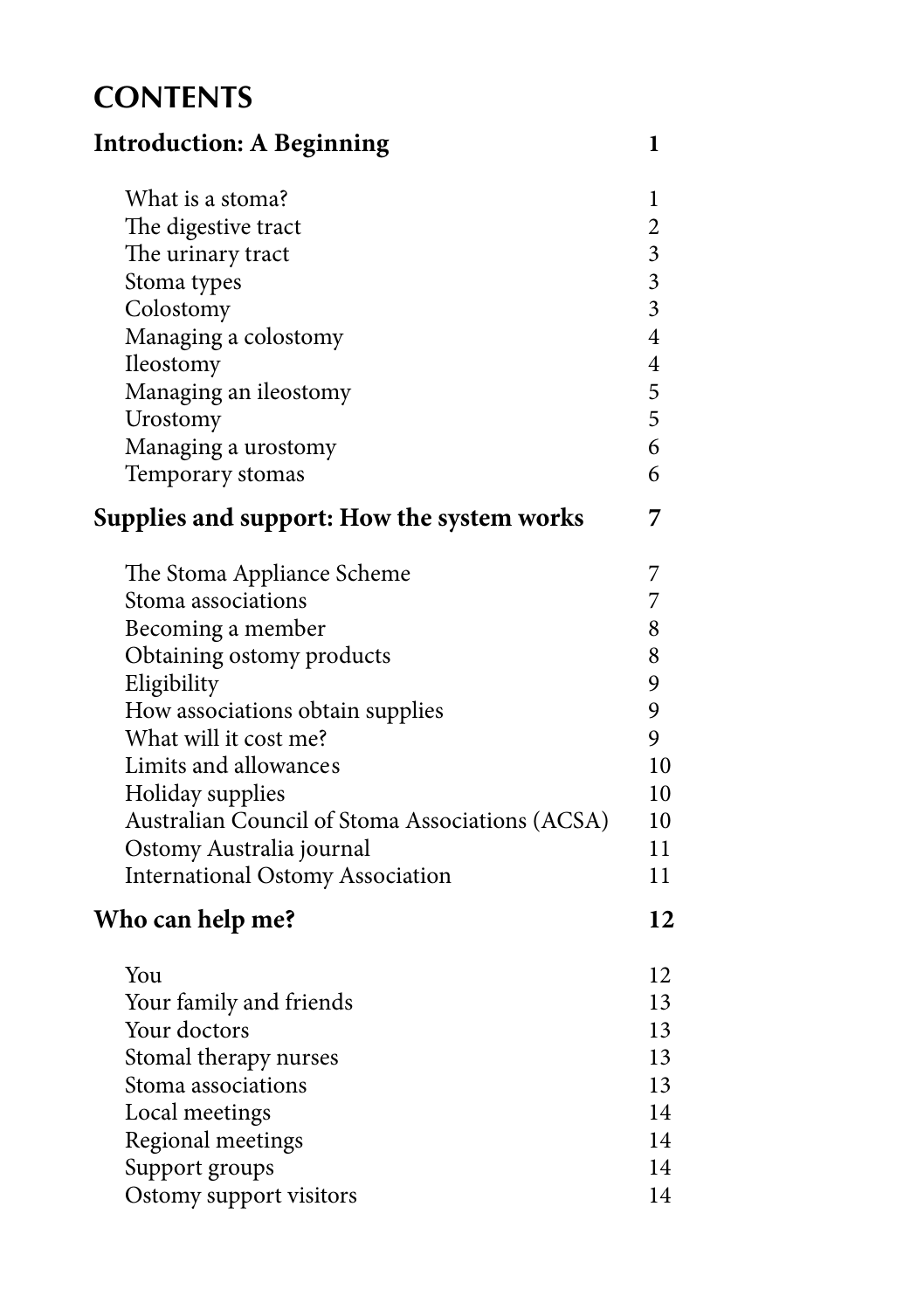| Product companies                              | 15 |
|------------------------------------------------|----|
| Special needs groups                           | 15 |
| Parents of young ostomates                     | 15 |
| Cancer societies                               | 15 |
| Guidelines and problems                        | 16 |
| Points to remember                             | 16 |
| Hernias                                        | 16 |
| An ostomate's guide to food                    | 17 |
| <b>Questions and answers</b>                   | 18 |
| Do I need a special diet?                      | 18 |
| Will I need special clothes?                   | 18 |
| Whom should I tell?                            | 18 |
| What about love, friendship and sex?           | 19 |
| Will my family life suffer?                    | 19 |
| What help is available for people close to me? | 19 |
| What about pregnancy?                          | 19 |
| Will I be able to work?                        | 20 |
| Will I be able to travel?                      | 20 |
| Will I be able to exercise and play sport?     | 20 |
| In conclusion                                  | 21 |
| Directory                                      | 22 |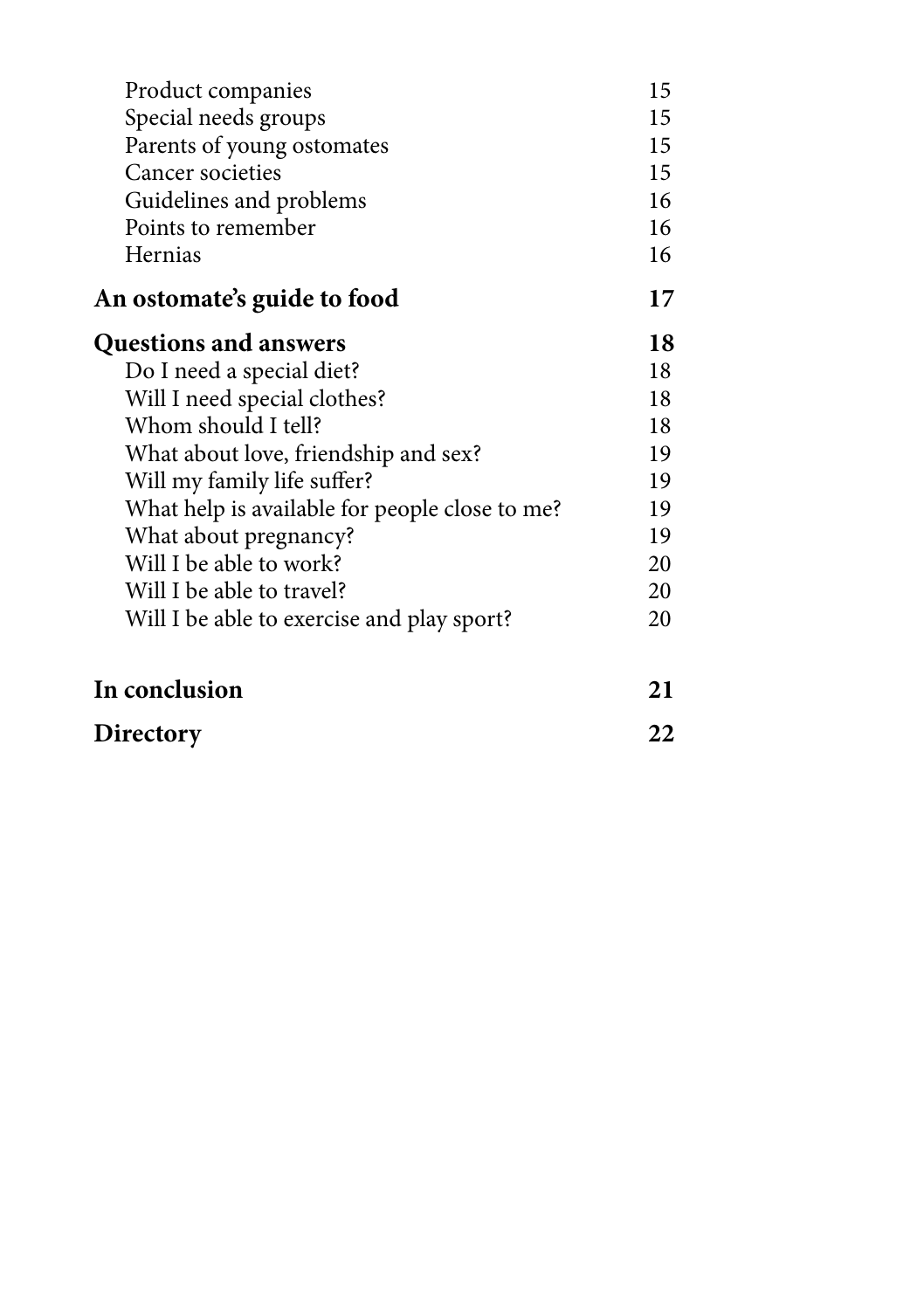# **A BEGINNING ...**

Welcome. If you are a new ostomate, or about to become one, you are about to begin another chapter of your life. There will be new things to learn and do, people to meet and opportunities for personal growth that you didn't think possible.

For most people reading this, there will be an ending of sorts as well as a beginning. Perhaps it will be an end to pain or suffering, perhaps an end to disease, infection, or obstruction. Whatever it may be, we welcome you to the beginning of a new way of life, one that offers you the possibility of improved health and wellbeing.

This booklet aims to provide important practical information about managing your stoma. It explains the help and support that is available before and after surgery, explains the system that ensures that ostomates—people with stomas—receive the support they need, looks at special needs, and tells you how you can order the products you need. There are directories of ostomy associations, companies that produce ostomy-related products, and ostomyrelated support groups and organisations.

Be aware, however, that this booklet contains only general information and is not a substitute for informed discussion with your medical adviser. It is essential that you discuss the benefits and risks associated with ostomy surgery with your surgeon before you submit to any surgical procedure.

Becoming an ostomate will raise many questions about wellbeing and personal management. Jot down your thoughts and questions as soon as you think of them, so that you can raise them when you next speak to your medical adviser, stomal therapy nurse (STN) or ostomy support visitor.

Whether you have or will have a stoma, always remember that you are not on your own. There are around 40,000 ostomates in Australia and more than three million in the world. All have successfully learned and adapted to their new way of life.

You can, too.

## **What is a stoma?**

The term stoma is used to describe a surgically created opening that allows the body to rid itself of waste matter. This is usually necessary when someone has lost normal bowel or bladder function through disease, injury, birth defect or other causes. A stoma is usually created by bringing a small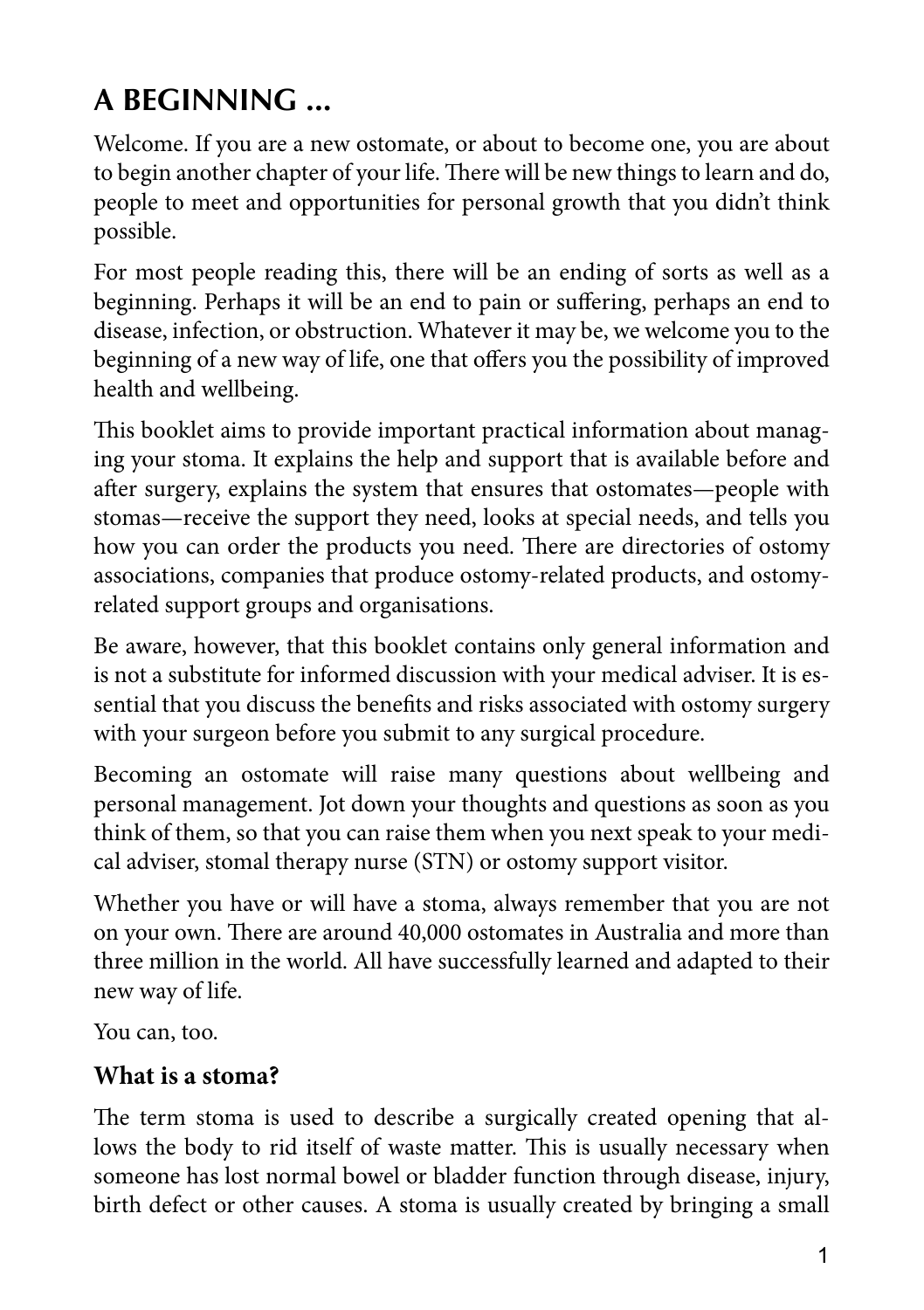end-section of bowel through the abdominal wall to allow waste to be passed, usually into a bag or pouch, until it can be disposed of.

People who have a stoma are called ostomates. Usually ostomates are able to:

- lead fulfilling lives
- have rewarding careers
- have children
- be physically active
- wear what they like (with a few exceptions)
- eat what they want (with a few exceptions)
- travel
- lead active social lives.

## **The digestive tract**

The digestive tract runs from the mouth to the anus and is a group of organs that convert food into energy and nutrients to feed the body. When food is eaten, it passes through the hollow organs of the system—including the oesophagus, stomach, small intestine, large intestine and rectum—to the anus, where it is discharged as faeces. Along the way, enzymes are added which break down the food into a form that our bodies can absorb and use. Nutrients are digested and absorbed in the small bowel (the small intestine). If the large bowel needs to be removed, the normal digestive process is essentially unchanged.

Digestive system

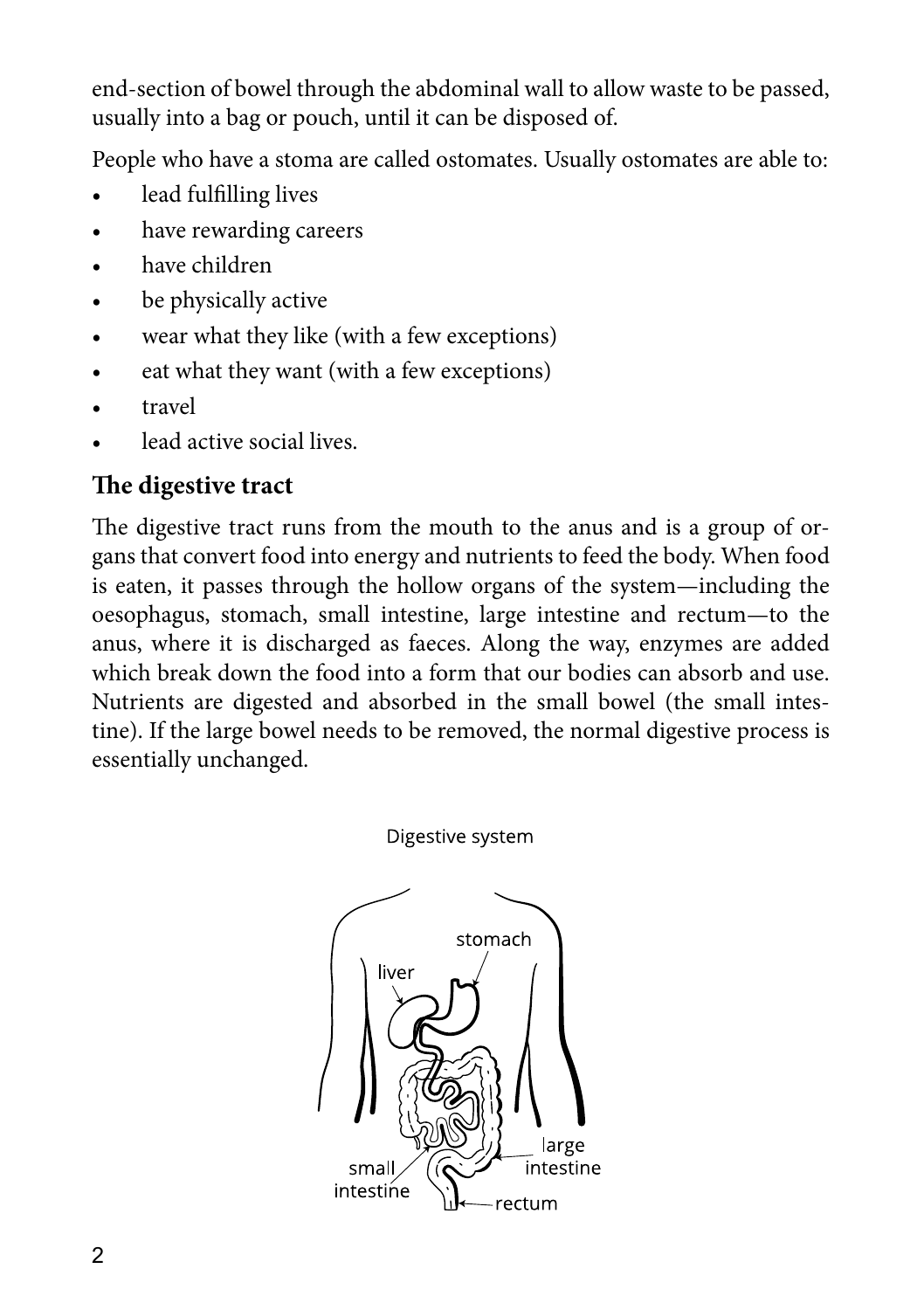## **The urinary tract**

The urinary tract is the body's means of filtering wastes and extra fluid from the bloodstream and removing them from the body. They are passed as urine.

The main parts of the urinary tract are the kidneys, the ureters and the bladder. The kidneys, located just below the rib cage, continually filter the blood to produce about one to two litres of urine each day. The ureters are muscular tubes that carry urine from the kidneys to the bladder, where it is stored until the person urinates. A normal bladder can hold 1.5 to 2 cups of urine. When someone urinates, the contents of the bladder empty through the urethra, which is located at the bottom of the bladder.

> Renal (urinary) system blood vessels kidneys bladder urethra

## **Stoma types**

There are three main types of stoma: colostomy, ileostomy and urostomy.

## **Colostomy**

A colostomy is a stoma of the colon or large bowel. A small protrusion of bowel is brought out through the abdominal wall and secured to the outer skin to form an exit for waste matter. The placement of the stoma will depend on whether it is fashioned from the transverse colon or from the descending or sigmoid colon.

The stoma is usually round in shape, pinkish-red in colour and moist—similar to the lining in your mouth. The most common condition requiring a colostomy is colon or rectal cancer.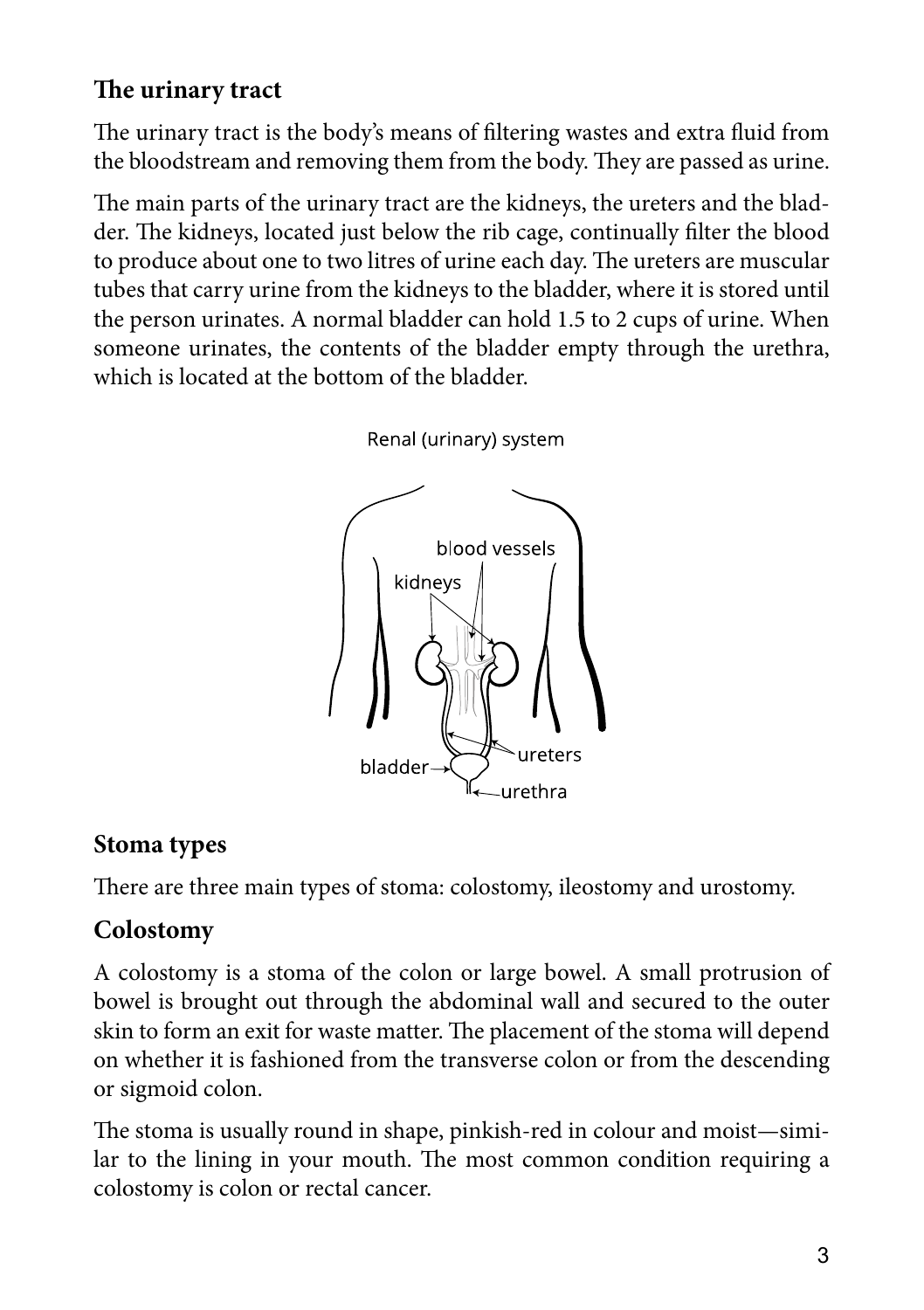Because there is no muscle control of stoma activity, a pouch is worn to collect faecal waste. Pouches are discreet, easily managed, and can be replaced as required.

New techniques may offer alternatives to wearing a pouch. Your stomal therapy nurse can tell you if these are suitable.



## **Managing a colostomy**

In most cases a pouch (which may also be called an appliance or bag) is worn over the stoma to collect bodily waste. Appliances are available as single units that incorporate the pouch and its adhesive base, or as 'two-piece' arrangements that allow replaceable pouches to be fixed to a 'flange' or baseplate.

Both drainable and non-drainable pouches are available.

Self-irrigation or natural elimination can sometimes be used to manage a colostomy, if your medical condition permits.

Diet and deodorants can control wind and odour.

It may take a little time for you to find the appliances that best suit your needs. Medical professionals can help with this.

## **Ileostomy**

An ileostomy is the open end of the healthy ileum (small intestine) brought to the surface of the abdomen and secured there to form an exit for waste matter. With ileostomies, surgery often involves removal of the colon and rectum.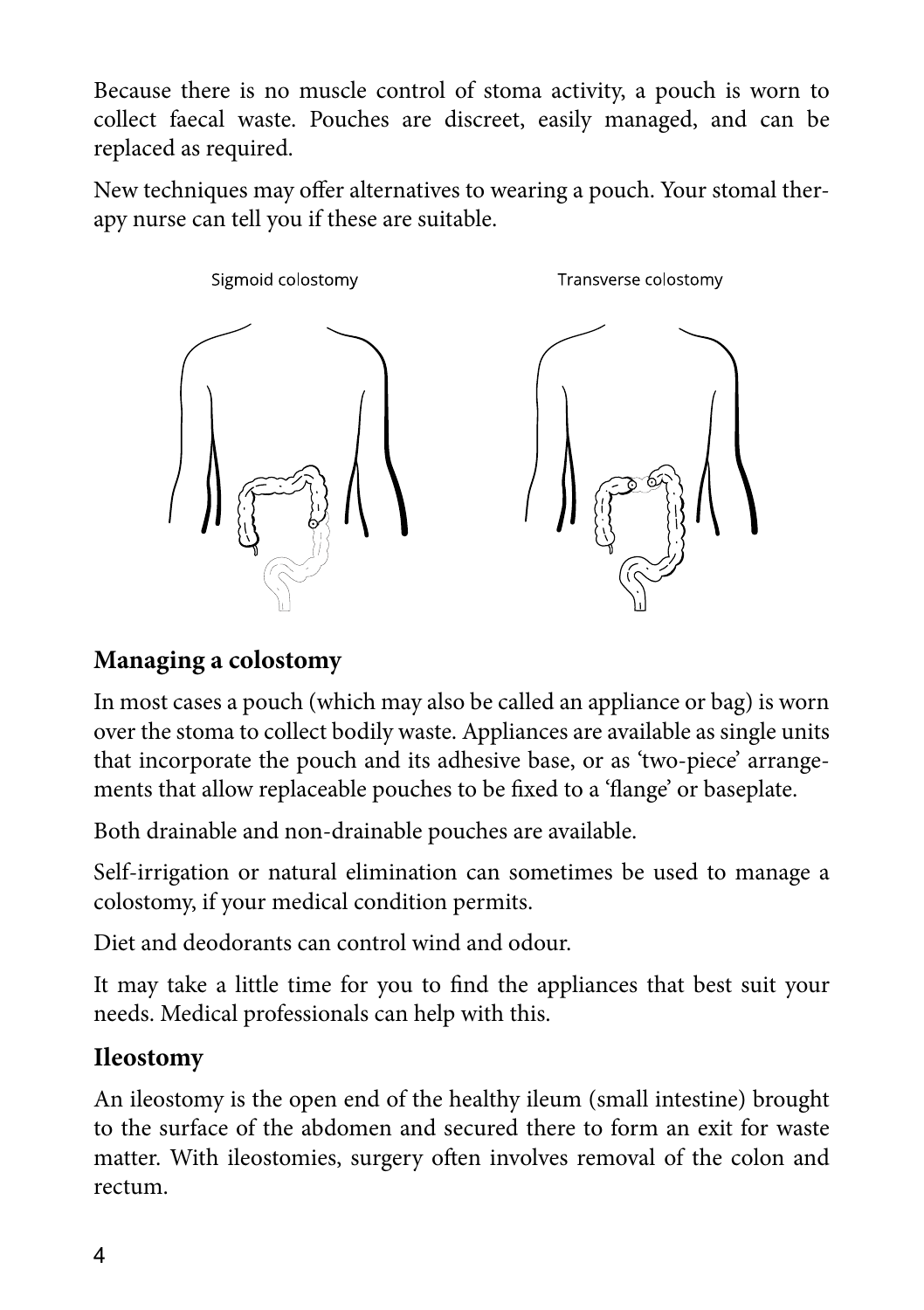Ileostomy discharge will vary from being quite liquid at first to mostly semisolid as time goes on.

The most common conditions needing ileostomy formation are ulcerative colitis, Crohn's disease, polyps in the colon or rectum, cancer in the colon or rectum, and other, rarer causes



### **Managing an ileostomy**

With standard ileostomies, an external drainable pouch is used.

With continent ileostomies, waste is stored in a surgically-created pouch inside the body. A tube (catheter) is used to empty the pouch.

With ileoanal reservoirs, waste is passed by natural elimination.

Special care must be given to protecting the skin.

It is important for ileostomates to eat regularly and drink lots of fluid to keep electrolytes in balance. Diet will affect the quantity and character of output.

#### **Urostomy**

When the bladder is removed or is unable to store urine, a urine diversion is necessary. This may be in the form of an ileal conduit (non-continent diversion) or an Indiana Pouch (continent diversion).

An ileal conduit is formed from a small section of small intestine (ileum) into which the ureters carrying urine from the kidneys are connected. A stoma is formed by taking the conduit through the abdominal wall. An appliance must be worn continually.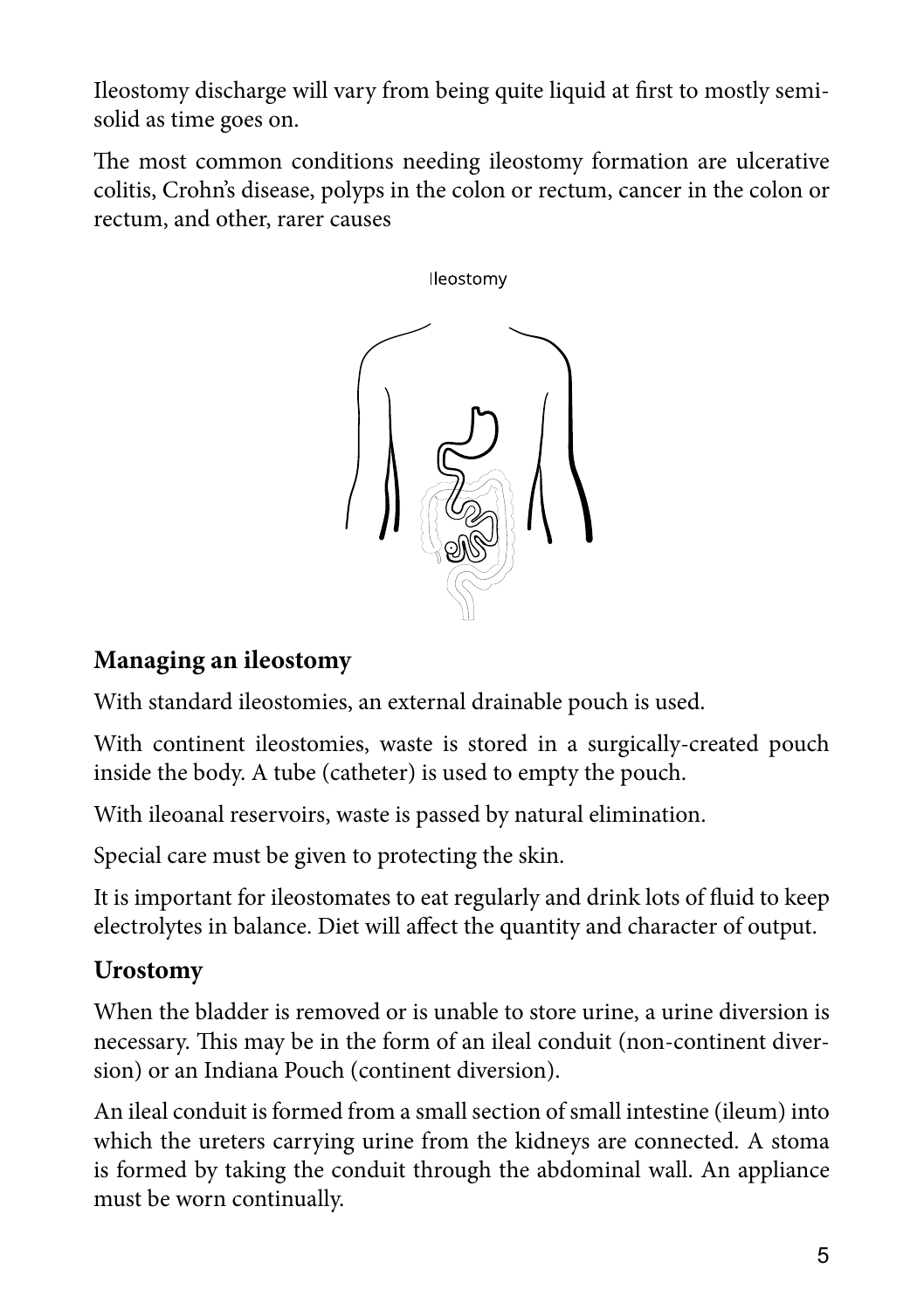An Indiana Pouch is formed from a section of the large bowel (colon) into which the ureters are implanted. A small section of the ileum is used to conduct urine to the stoma. The procedure involves using a valve to prevent urine leaking. A catheter is used to drain the Indiana Pouch. No appliance is normally necessary.

The most common condition needing urostomy formation is bladder cancer.

Urostomy



#### **Managing a urostomy**

For continent urostomies, urine is stored in a surgically created pouch inside the body. The pouch is emptied with a catheter.

An external pouch is used for all other types.

#### **Temporary stomas**

Many stomas created today are temporary. This means that, in time, the stoma is reversed (that is, it is removed) and normal bowel and/or bladder function is restored.

While they are in place, temporary stomas need to be managed like permanent stomas. Like all other Australian ostomates, temporary ostomates must be registered with a stoma association so that they can receive ostomy-related appliances, products and services for the duration.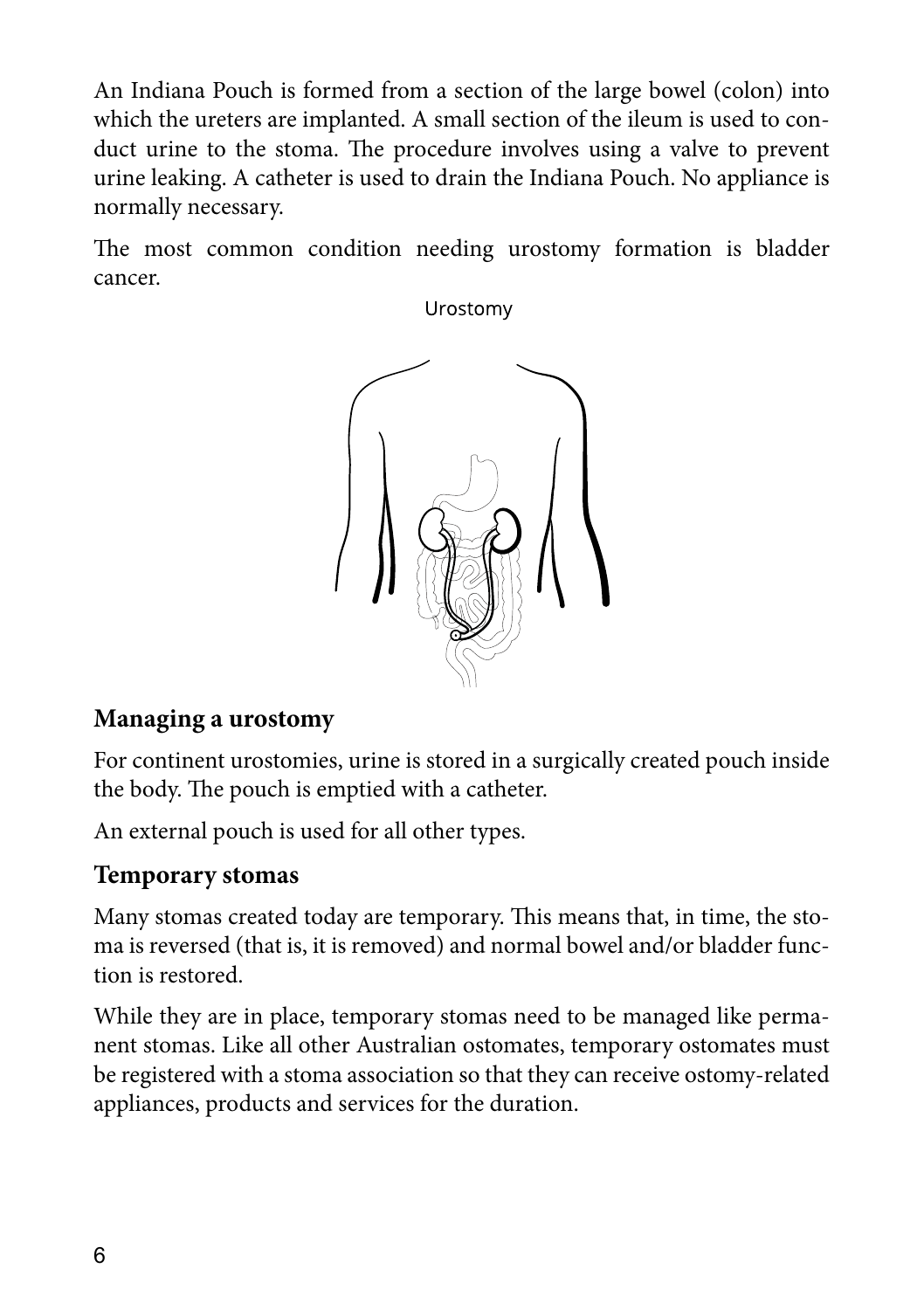# **Supplies and support: how the system works**

The products and services that ostomates use are provided by the Australian Government under the national Stoma Appliance Scheme, and made available through one of the 22 stoma associations around Australia. An ostomate must be a member of an association to be eligible to receive supplies—but membership is virtually automatic.

Most supplies are issued free of charge, but ostomates must pay a modest annual fee to their association. The 22 associations are represented by a national body, the Australian Council of Stoma Associations (ACSA).

## **The Stoma Appliance Scheme**

The Stoma Appliance Scheme (SAS) is an Australian Government program that helps eligible people to access a range of subsidised stoma-related products. The scheme began on 1 October 1975 and is administered by the Department of Health and the Department of Human Services.

For a product to be available under the SAS, the manufacturer or supplier must first apply to list it on the stoma appliance schedule. To be considered, the product must be registered on the Australian Register of Therapeutic Goods (where relevant) and must fulfil a clinical need. Applications are considered by the Stoma Products Assessment Panel (SPAP), an independent technical advice panel made up of clinical and economic experts, a consumer representative, and non-voting industry and ACSA representatives.

This process is designed to ensure that the products that are available are safe, clinically effective, and offer value for money.

## **Stoma associations**

The 22 stoma associations located around Australia serve around 40,000 ostomates. One of these associations will issue your supplies and be a valuable source of advice and support.

The associations are non-government, voluntary, self-help organisations that distribute stoma appliances and provide information, encouragement and emotional support to members about living with a stoma.

In some areas there are several associations, and you are free to belong to any one of them—but only one. Although mostly based in capital cities, associations serve both country and city members over the counter, by phone, fax,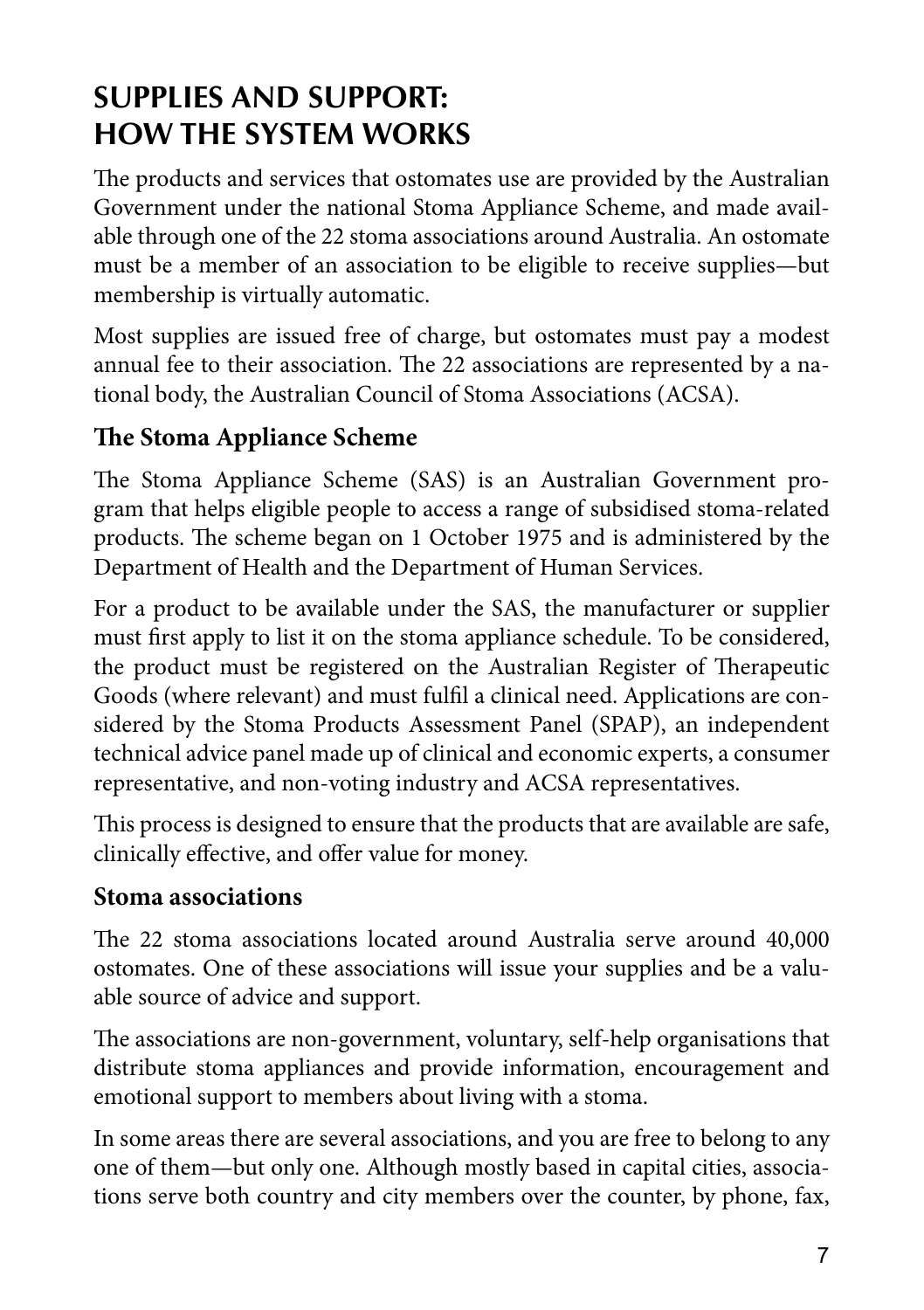email and by mail. If you do not want to collect your supplies in person, you can arrange to have them delivered.

Volunteers at the associations are usually ostomates themselves, so they are well-placed to provide understanding and support.

Local associations:

- order, acquire and distribute ostomy-related products within the guidelines of the Australian Stoma Appliance Scheme;
- can provide encouragement and emotional support;
- may provide a visitor service on request;
- provide ostomy-related information;
- usually offer social activities;
- liaise between members and the national association (ACSA);
- liaise, for the benefit of their members, with STNs and stoma product suppliers; and
- hold regular meetings.

## **Becoming a member**

In most cases, your stomal therapy nurse will help you to join your nearest or most convenient stoma association while you are still in hospital. Your STN will order your initial supplies at this time. If you wish to join another association, you can arrange a transfer or contact an association listed at the back of this booklet.

New members must produce their Medicare card and pay the association the compulsory national uniform annual fee—currently \$60, or \$50 for concessional members. When registered, ostomates are given an official Stoma Appliance Entitlement Card that allows them to receive SAS products at no cost.

## **Obtaining ostomy products**

Your STN will ensure that you have adequate supplies while you are in hospital after surgery, but when you leave hospital you will get regular supplies from your stoma association.

Your association will be your supply point for appliances and other ostomy products for as long as you require them. Each association has its own methods of ordering and distribution, and you will need to familiarise yourself with your association's procedures. These are usually quite straightforward.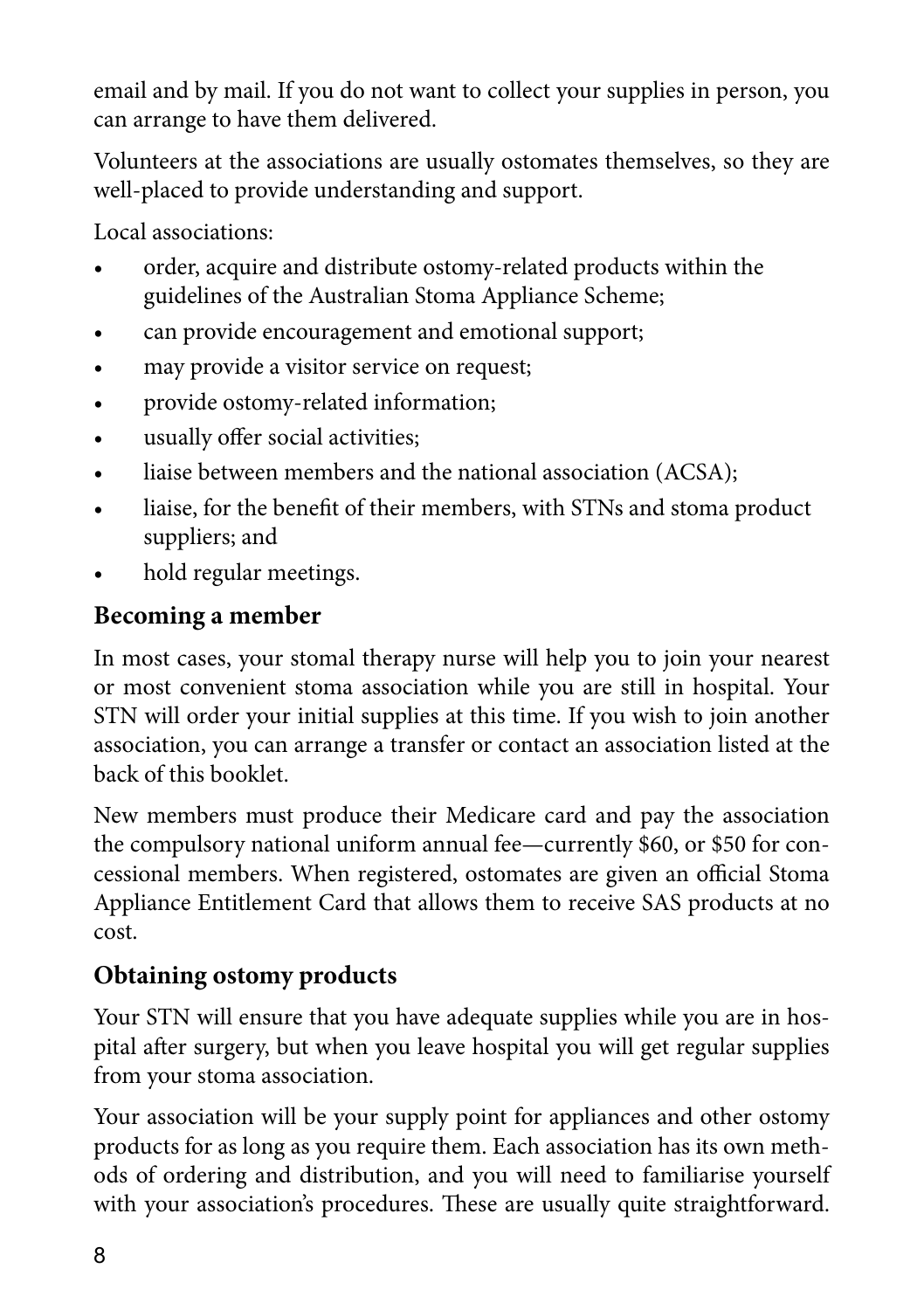Once you have done so, you will find that obtaining your appliances will become routine.

The Commonwealth Department of Health gives each association a schedule of stoma appliances and related items. There is no charge for an item if it is listed in the stoma appliance schedule, but if you want an item that isn't on the schedule you will need to pay full cost.

Australian ostomates are fortunate to have a Commonwealth governmentsponsored scheme that regularly provides every association member with a wide range of government-funded supplies that are adequate for their needs. The choice of appliances is extensive and constantly updated.

## **Eligibility**

Under the Stoma Appliance Scheme most ostomy appliances and related items are available to all Australian residents who have had stomal surgery and hold an official Stoma Appliance Entitlement Card.

When registering with an association, new members must produce their Medicare card and pay the association the compulsory national uniform annual fee. They will then be issued with the official entitlement card supplied by Medicare Australia and an entitlement number. This allows the member to receive items available under the scheme at no cost. Ostomy products supplied under the scheme cannot be obtained without an entitlement number.

## **How associations obtain supplies**

Associations participating in the Stoma Appliance Scheme purchase ostomy appliances and related items from the product companies. The ostomy associations claim reimbursement from Medicare Australia.

## **What will it cost me?**

All associations charge a membership fee which includes the compulsory national uniform annual fee. This fee helps to meet associations' running costs. When people choose to have their supplies delivered, associations charge a small fee to cover postage and handling costs.

The value of the average yearly order per person is around \$1,500, yet members pay only the membership fee and, where appropriate, a sum for postage. The only other cost a member might incur is for the purchase of items not included on the scheme. The cost of these items is usually small. Altogether, Australia's ostomates are fortunate to enjoy such a generous scheme.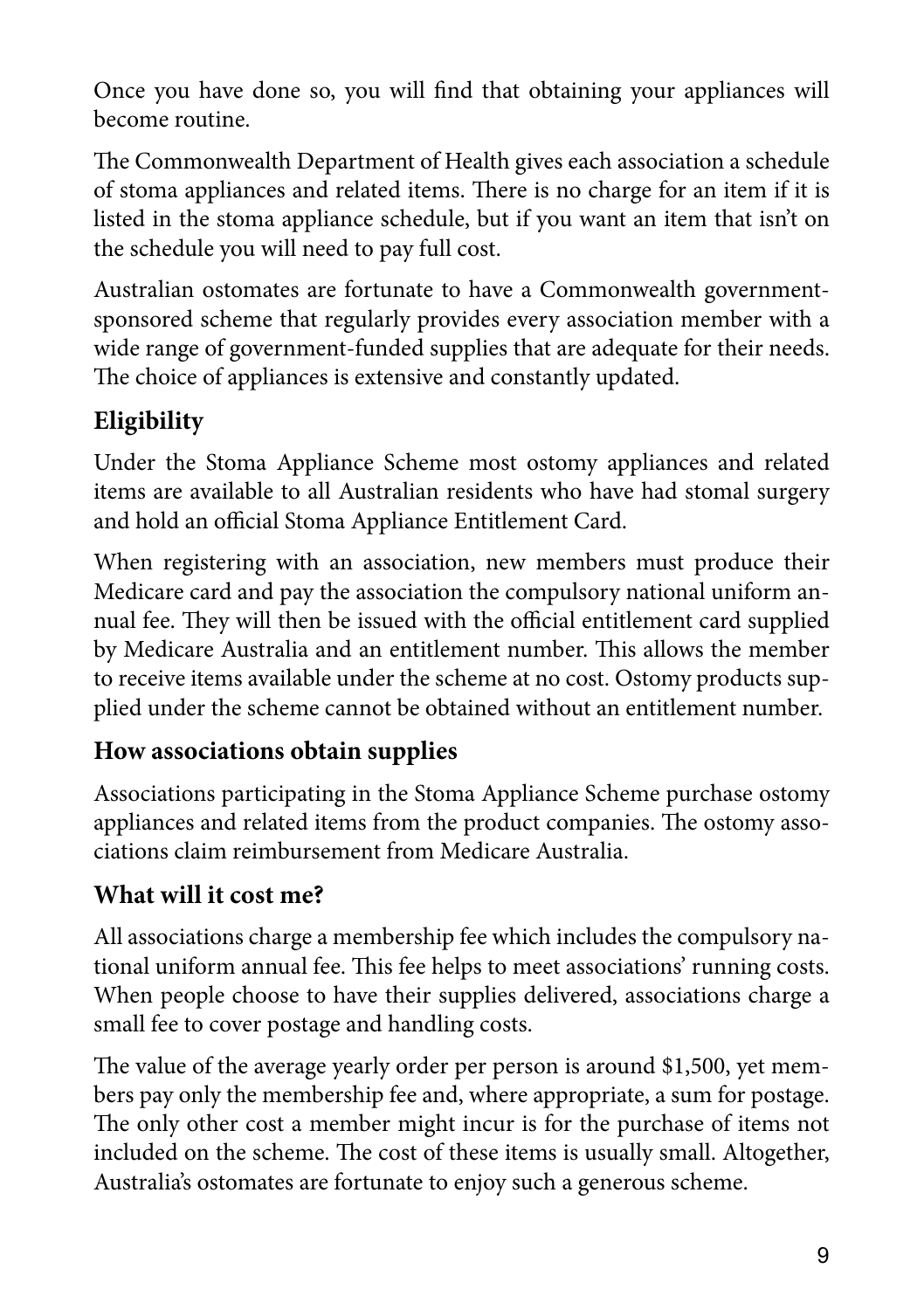## **Limits and allowances**

There are limits on the number of items to which members are entitled. Your association can provide only the maximum quantity allowed by the Department of Health unless you obtain a certificate for additional supplies. This certificate must:

- be signed by either your medical practitioner or stomal therapy nurse;
- clearly state the condition necessitating the extra supply; and
- be renewed every six months, if necessary.

This arrangement ensures that members do not use more items than they need. It helps to contain the cost of the scheme and ensure that it remains sustainable. The general rule is—order what you need, and no more.

## **Holiday supplies**

It is usually possible to obtain supplies in advance when you are going on holiday.

Within Australia, members can obtain emergency supplies from a participating ostomy association simply by presenting their entitlement card. When travelling, ensure you have a copy of the directory of associations, located at the back of this booklet.

If you are travelling overseas, it is advisable to ask your association for a list of overseas associations in countries you might visit.

## **The Australian Council of Stoma Associations (ACSA)**

Australia's 22 associations are represented nationally by the federal body, the Australian Council of Stoma Associations Incorporated (ACSA).

ACSA exists to promote the general welfare of ostomates of all types. It liaises with government departments, product suppliers, and relevant clinical and professional groups on behalf of stoma associations.

ACSA is governed by a national council, made up of delegates from stoma associations around Australia. The council meets annually to discuss matters of interest, set policy and resolve problems. Council meetings are held in each state and the ACT, in rotation. Observers are encouraged to attend these meetings and to participate in workshops and social events.

Between council meetings, ACSA affairs are in the hands of a small executive, supported by an administration officer.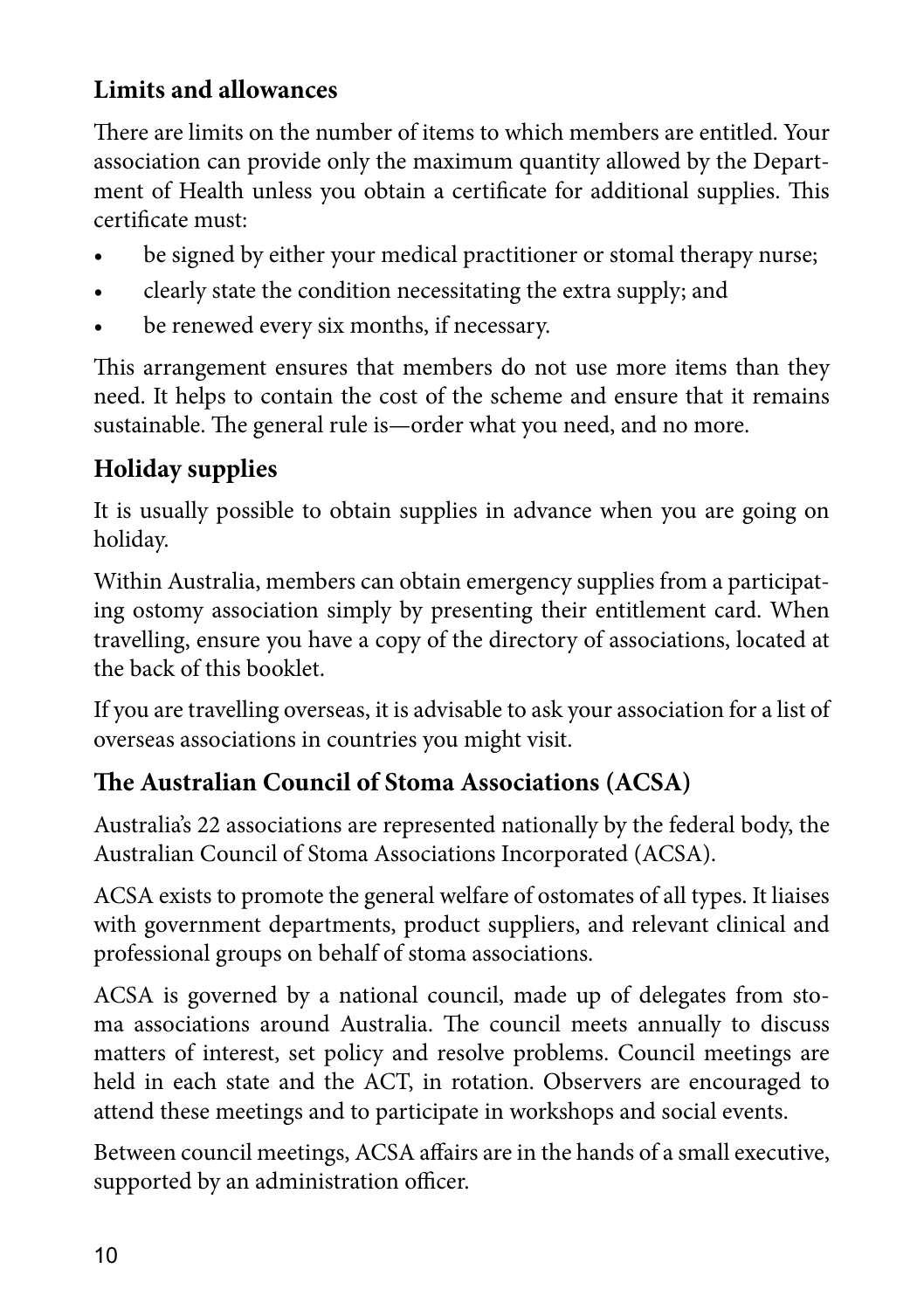## *Ostomy Australia* **journal**

*Ostomy Australia* is ACSA's official journal. It is supplied to members through their association. The journal is published three times a year. It is a quality information medium for ostomates and is recognised as a leading journal in its field, both nationally and internationally. *Ostomy Australia* provides up-to-date information on developments within the ostomy movement, provides a means for ostomates to make contact with other ostomates, and keeps members up-to-date with product developments.

## **The International Ostomy Association (IOA)**

ACSA is also a member of the International Ostomy Association (IOA), which is similarly dedicated to improving the quality of life of ostomates worldwide.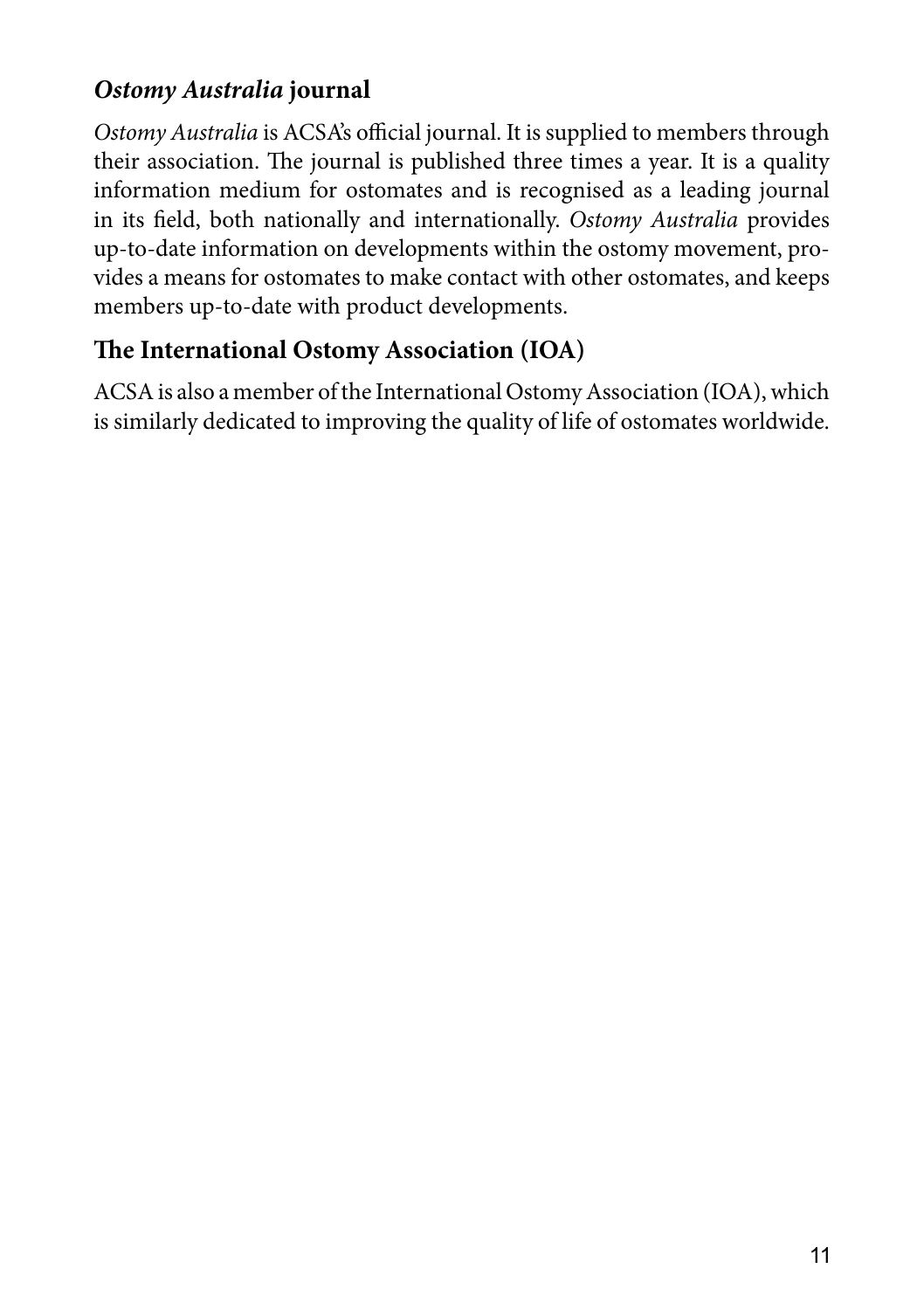# **WHO CAN HELP ME?**

People who can help with your new beginning, your journey to recovery and wellbeing, are:

- YOU
- • your family and friends
- vour doctors
- • stomal therapy nurses
- stoma associations
- ostomate support visitors
- product companies
- • special needs groups
- parents of young ostomates
- cancer societies

## **YOU**

You are the most important person in your recovery and rehabilitation. Be kind to, and patient with, yourself.

While you are recovering after surgery you might have mixed emotions sometimes relief, sometimes apprehension—and you may at times feel tearful and angry. There may be feelings of 'not being able to cope' or 'being out of control'. These are all normal reactions. Talking it through with your partner, a family member, a close friend, a stomal therapy nurse or ward nurse may help. Some people benefit from quiet times when they can reflect alone.

Recognise that there is much to learn and that there are many adjustments and adaptations to make.

You may need to:

- adjust to the loss of all, or part, of a vital organ. It is common to experience feelings of grief and sadness;
- adjust to the changed process of eliminating body waste;
- learn to manage the stoma;
- adjust to gradually regaining physical and emotional wellbeing;
- learn to feel secure in relationships—with your partner, family members, friends and the general public.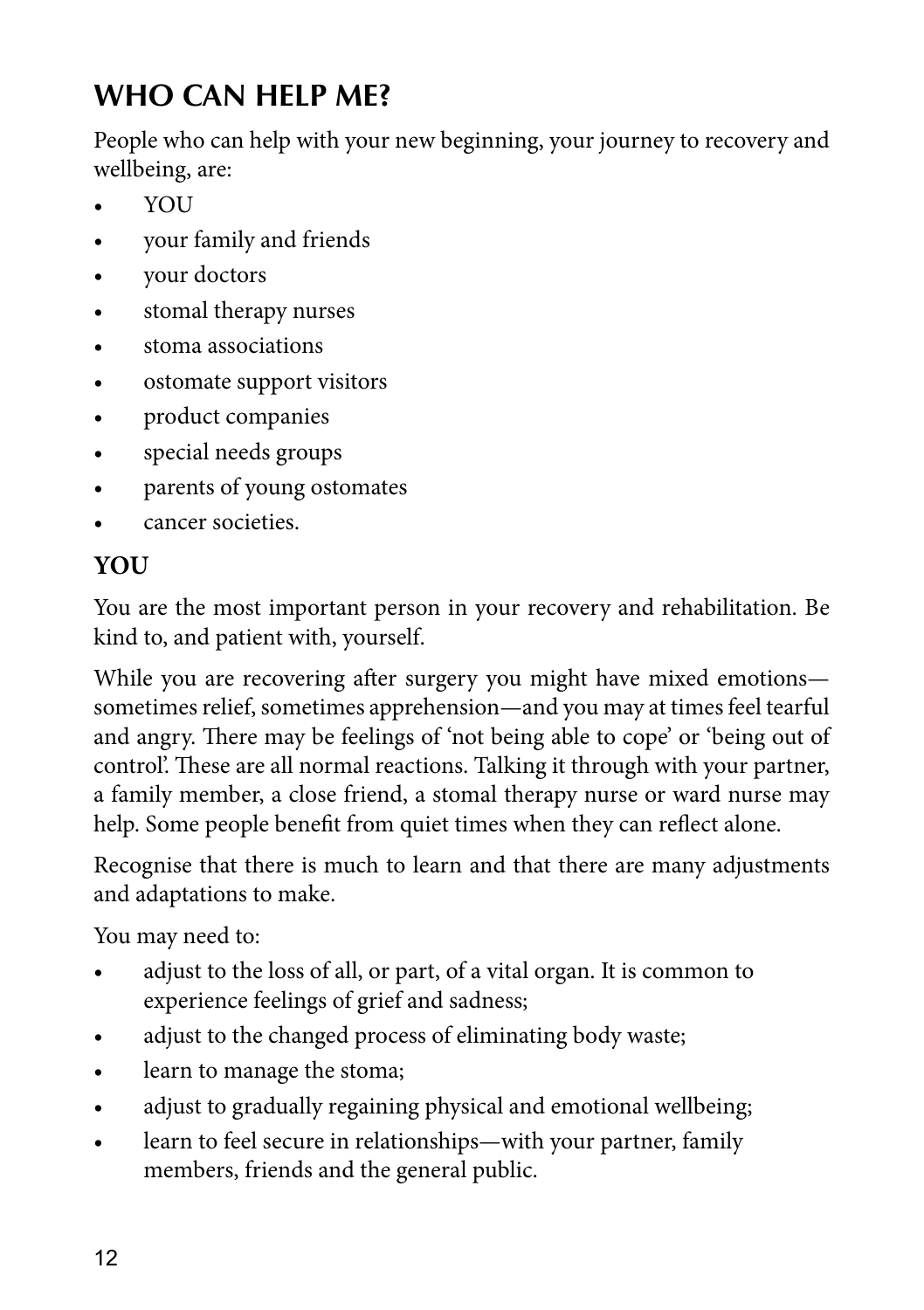It will help if you realise that all your responses to this new situation are valid. Be kind to yourself and ask others to be kind and patient with you.

## **Your family and friends**

Your partner, close family members and concerned friends can help your recovery by:

- also recognising that there is a lot for you to learn and adjust to;
- accepting that all your reactions to your new situation are valid;
- demonstrating their kindness and care, and insisting that others (including medical staff) be kind, encouraging, optimistic and helpful, and show understanding and compassion;
- encouraging you to be independent in managing your stoma;
- encouraging you to seek professional help if you feel you need it.

## **Your doctors**

Your surgeon, general practitioner and other specialists, such as an oncologist, can provide you with information and answer questions, both before and after surgery.

## **Stomal therapy nurses**

A stomal therapy nurse (STN) is a medical professional who has been trained to cater to ostomates' specific needs. Your STN can provide assistance before and after surgery, and ongoing care and advice throughout the years ahead.

#### **Stoma associations**

Stoma associations are non-government, voluntary, self-help organisations that distribute stoma appliances and provide information, encouragement and emotional support to members. Many associations depend heavily on volunteers—when you are feeling stronger, you might consider joining the team of volunteers at your local association.

Among other activities, stoma associations:

- order and distribute ostomy-related products within the guidelines of the Stoma Appliance Scheme;
- can provide encouragement and emotional support to ostomates;
- may provide a visitor service on request;
- provide ostomy-related information;
- offer social activities: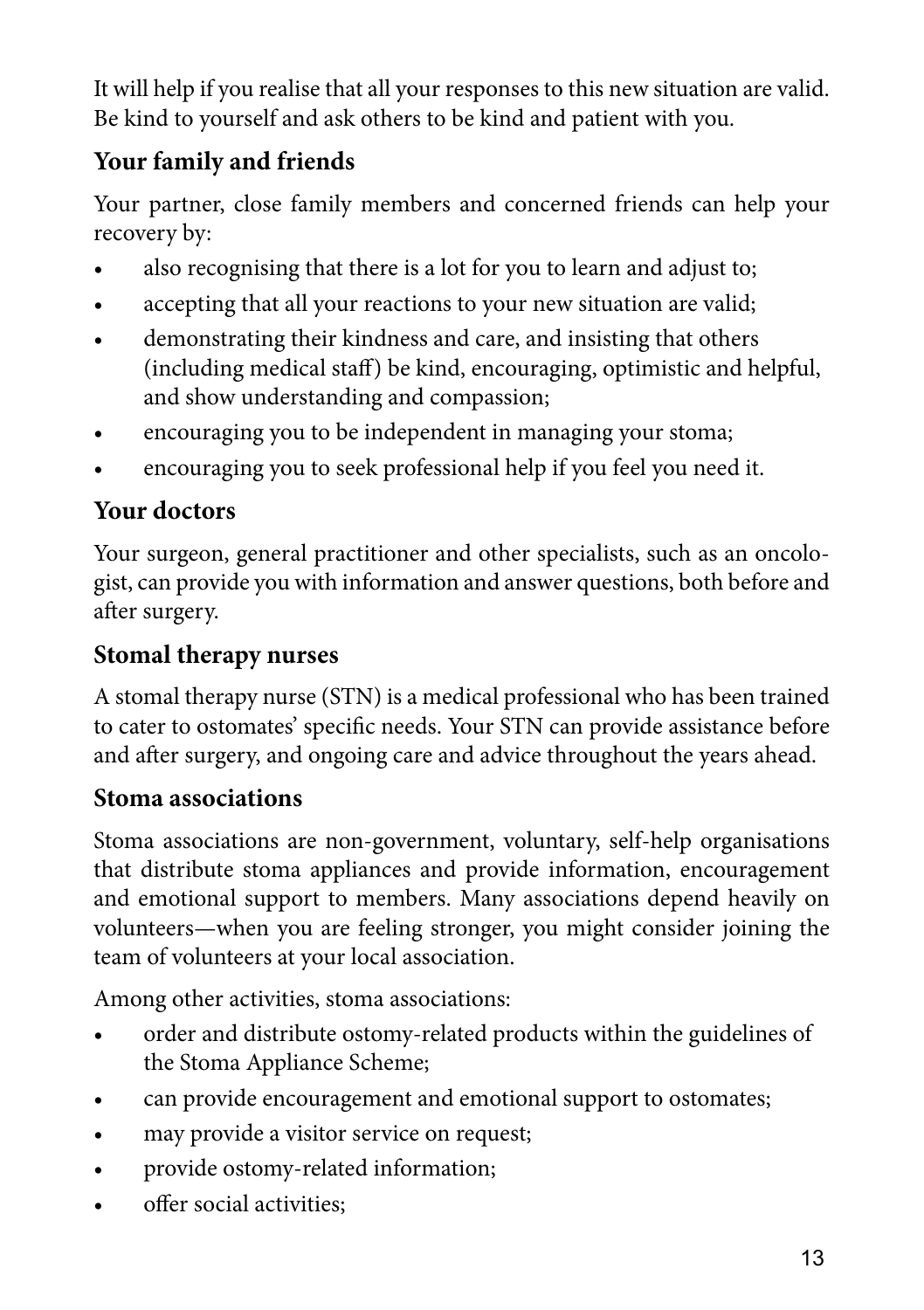- often liaise, for the benefit of their members, with STNs and product suppliers; and
- hold regular meetings.

## **Local meetings**

Stoma associations are a wonderful source of information. Regular meetings offer people the chance to meet other ostomates, exchange experiences, listen to guest speakers and learn how other ostomates manage their stomas in everyday living.

Sometimes medical professionals and product company representatives attend these meetings. Take advantage of their presence to discuss any problems that you may be experiencing.

## **Regional meetings**

Several associations hold regular regional/country seminars, enabling country members to meet and talk to medical professionals, other ostomates, and to see trade displays of the companies' latest products.

## **Support groups**

Many associations also have support groups—this is often the case where ostomates in remote locations band together and form a support group under the auspices of the nearest or most convenient association.

## **Ostomy support visitors**

Many new ostomates find that their morale and recovery is boosted by talking to a successfully rehabilitated ostomate, one who is confident and obviously physically and emotionally well. These one-on-one encounters can be inspirational.

Associations will try to ensure that your ostomy support visitor is suitable that is, will be the same sex, of similar age, have the same type of stoma and can answer most, if not all, of your questions.

Your STN may be able to arrange an ostomy support visitor while you are in hospital, or your association may be able to make arrangements once you are home. This support extends to parents of young ostomates. Please approach your local association or STN for contact details.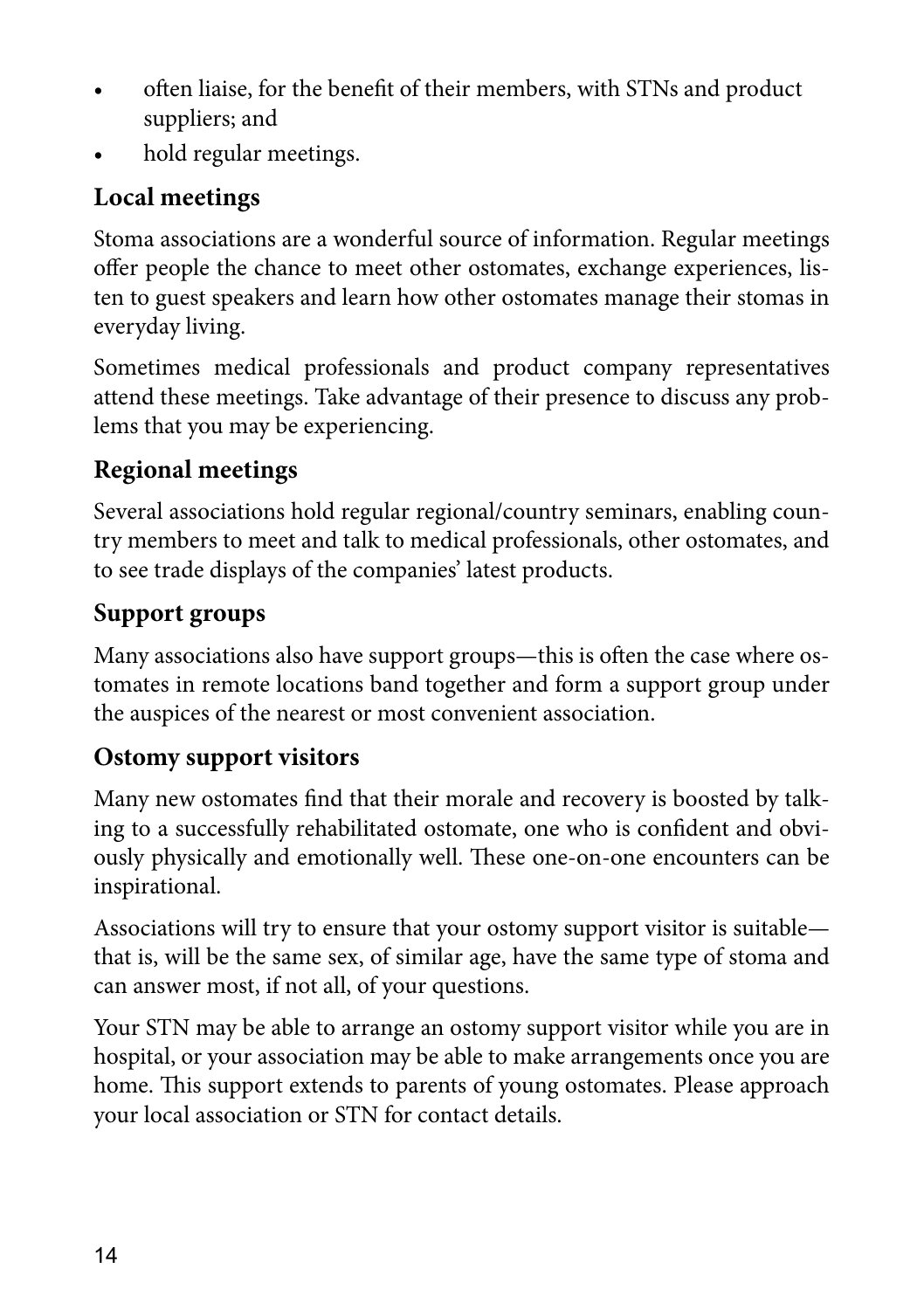## **Product companies**

You will discover that the companies that supply your appliances and other ostomy-related items are also interested in helping their clients. Companies have their own 'help-lines' (see the Directory). Company representatives regularly visit associations and attend their meetings, where they are available to answer questions and provide product assistance.

## **Special needs groups**

Special needs groups exist in some areas for younger ostomates (teens to 40s), and for parents of children and babies with stomas. No matter what your special need, through your association or STN you will be able to find someone with whom you can share experiences.

## **Parents of young ostomates**

Parents of very young ostomates have different needs to those of teenaged or senior ostomates. Parents of a child with a stoma may need special help to learn how to:

- cope with having a child with a stoma;
- manage their child's stoma;
- help their child learn to manage their stoma;
- approach their child's teachers;
- help their child to learn how to approach teachers;
- manage their own feelings; and
- help their child to learn how to manage their feelings.

There are special support groups designed specifically to address the needs of parents of children with stomas (such as Nidkids). Ask your stomal therapy nurse or association.

#### **Cancer societies**

ACSA recognises that there are many more aspects to ostomate rehabilitation than just care of the stoma and that ostomates who have had, or still have, cancer may need to deal with a range of other considerations and concerns. The many cancer societies and councils are well equipped with information and activities that can help.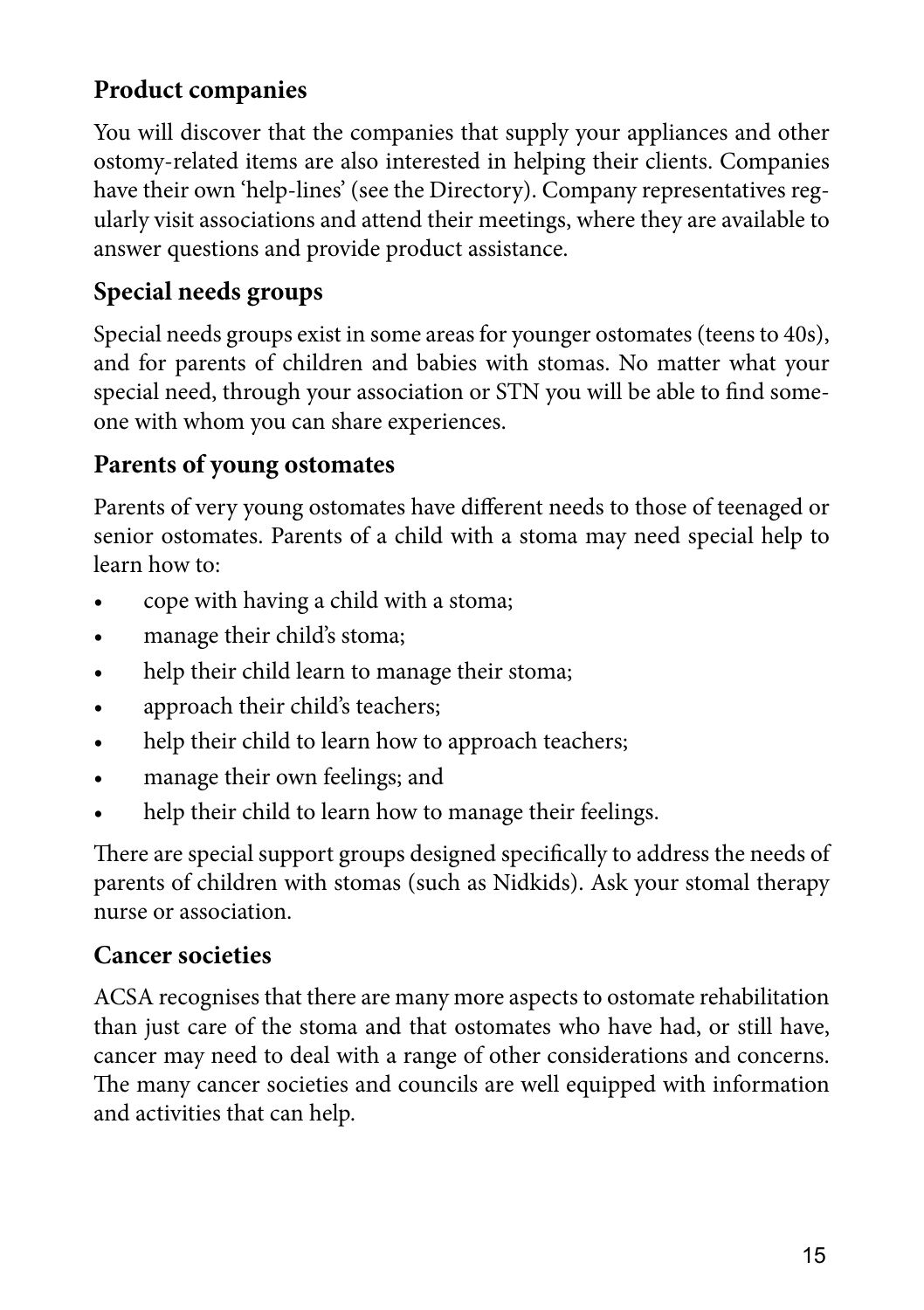## **Guidelines and problems**

You will become more confident and adept at managing your stoma. It will be made easier by following a few simple guidelines. But problems may arise that you will need to discuss with medical professionals.

## **Points to remember**

- When disposing of your used appliances, first empty the contents of your pouch into the toilet bowl, then place the empty used pouch in a separate plastic rubbish bag. Seal and discard it with normal rubbish.
- Never flush a pouch, wipes or other stoma items down the toilet.
- When ordering supplies, ask only for what you need (a reserve of one month is recommended), tell your association as soon as possible if you change your address, if your stoma has been reversed, or if the ostomate has passed away.
- Visit your stomal therapy nurse for a check-up at least every two years (children should visit annually).
- Store your appliances in a cool, dry place.
- Please do not waste or hoard appliances.

## **Hernias**

One common problem for ostomates is the development of parastomal hernias. These hernias often occur around a stoma because the underlying muscle has been weakened.

The risk of hernias can be minimised by using support belts, which are available through your association. Ostomates are warned against using belts that have circular holes cut in them to allow the pouch to sit outside the support belt. While these appliances can be found on the internet, they are not available though the Stoma Appliance Scheme. The pressure placed around the stoma from these modified products can result in a prolapse, where the intestine is forced out through the stoma. They do not help to support or prevent a parastomal hernia.

Ostomates who need advice on preventing, managing or repairing a hernia should talk to their stomal therapy nurse or surgeon.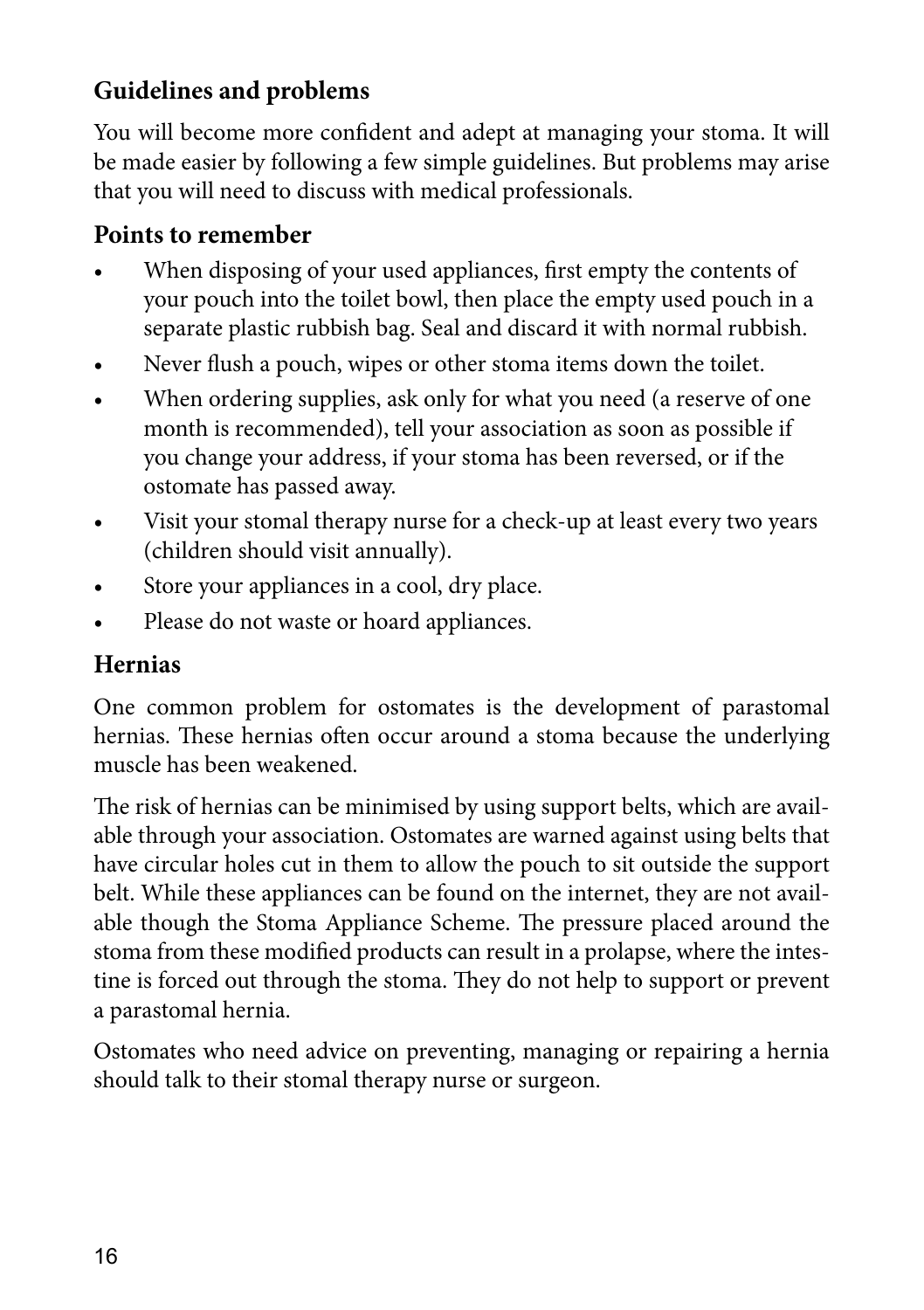# **AN OSTOMATE'S GUIDE TO FOOD**

Here are some general guidelines about what some foods and beverages can do to stoma output. Different foods and beverages will affect output, though this may vary depending on the type of stoma. Remember too that everyone's metabolism is different. It is essential to introduce new foods gradually, chew all food well and have adequate fluid intake. Ask your stomal therapy nurse if you have questions, or whether you should follow a special diet.

## **Food that can obstruct**

These need to be chewed thoroughly. Apple skins, raw cabbage, celery, Chinese vegetables, citrus fruits, coconut, coleslaw, corn kernels, dried fruit, frankfurters, grape skins, mushrooms, nuts, peas, pineapple, popcorn, potato skins, sausage skins, seeds, tomato skins.

#### **Food and drink that can increase output**

Alcohol, beef, bran cereals, broccoli, cooked cabbage, fresh fruit (but not bananas), grape juice, leafy greens, licorice, milk, prunes and juice, raisins, spicy foods, raw vegetables.

#### **Food and drink that can thicken output**

Applesauce, stewed apples, bananas, white bread, buttermilk, cheese, marshmallows, boiled milk, noodles, pasta, creamy peanut butter, pretzels, white rice, tapioca, toast, yoghurt.

#### **Food and drink that can produce wind**

Alcohol, beans, broccoli, brussel sprouts, cabbage, carbonated drink, cauliflower, corn, cucumber, dairy products, meringues, mushrooms, nuts, onions, peas, radishes, soy, spinach, whips.

#### **Food and drink that can cause odour**

Asparagus, baked beans, broccoli, brussel sprouts, cabbage, cauliflower, strong cheese, eggs, fish, garlic, mustard, onions, peanut butter, spices.

## **Food and drink that can help to control odour**

Buttermilk, cranberry juice, orange juice, parsley, tomato juice, yoghurt.

## **Food and drink that can help with constipation**

Warm/hot beverages, cooked fruits, cooked vegetables, fresh fruits, fruit juices, water.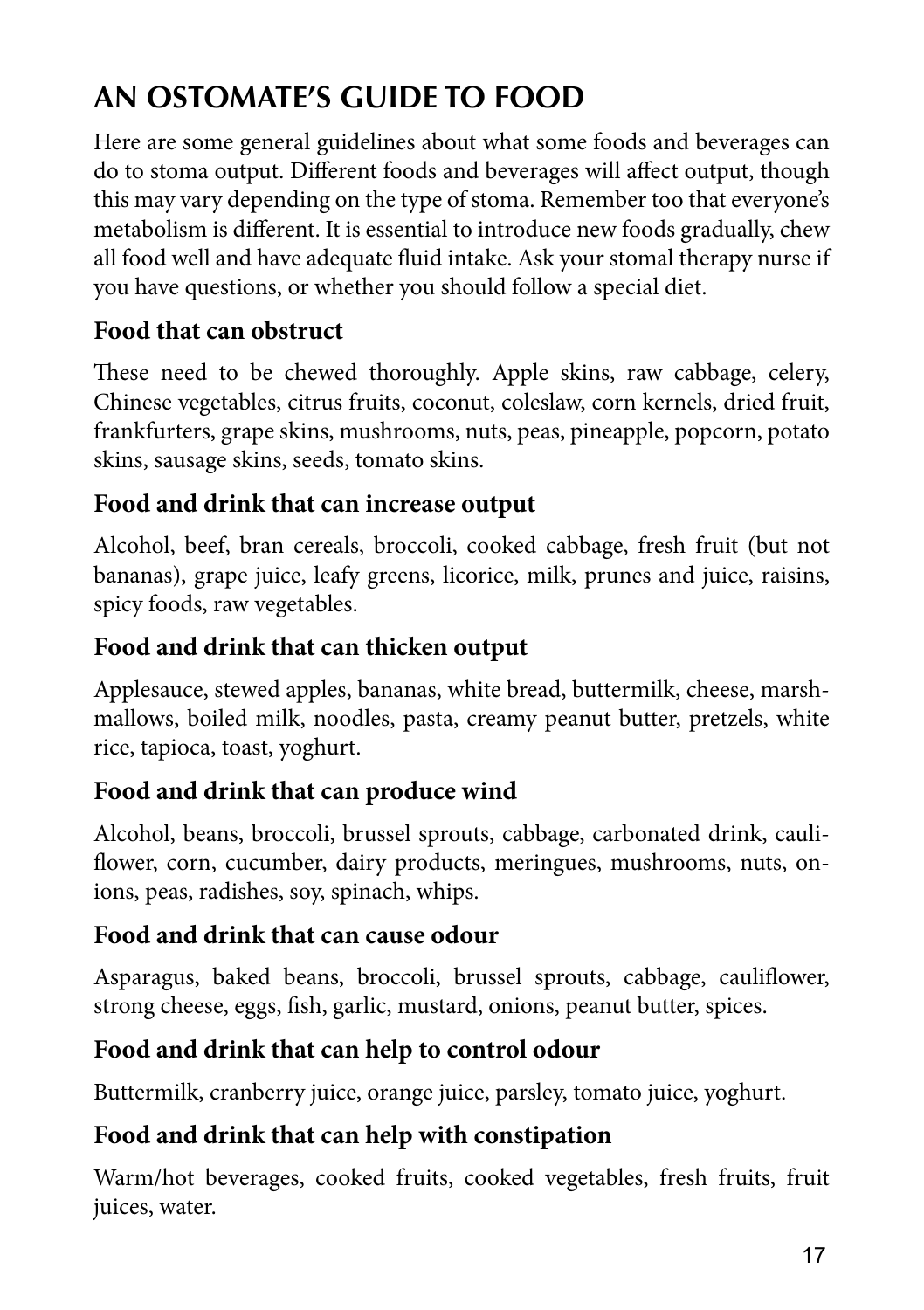# **QUESTIONS & ANSWERS**

## **Q. Do I need a special diet?**

A. Your association, STNs and hospital dietitians can provide information on diet and nutrition. As individuals, we have different reactions to food. You may be on a bland diet for a period after surgery. Gradually you will be able to manage most foods. It may be several weeks before your appetite returns, especially if you have been unwell for a time. Initially, try eating small appetising meals at regular intervals and gradually introduce new foods.

All foods, but especially nuts and seeds, should be chewed thoroughly because they can cause blockage. Blockages can also be caused by eating coconut, popcorn, some vegetables and some fruit. A blockage may cause colic pain, which is usually temporary. If pain persists or becomes more than a discomfort, seek medical advice without delay.

Some foods (such as baked beans, turnips, brussel sprouts, onions, cabbage and carbonated drinks) may cause flatulence. A laxative effect can occur from consuming beer, wine, chocolate and some fruits, in which case you will have to empty your pouch more frequently. Foods such as eggs, asparagus and fish can cause strong odours.

You might need to modify your diet. There is no reason why ostomates should not enjoy eating in restaurants or with friends without unpleasant side-effects. Just remember, everything in moderation.

If you are concerned that some foods might have an adverse effect, seek dietary advice.

## **Q. Will I need special clothes?**

A. Minor modifications may need to be made to what you choose to wear. Most people do not need to change the type of clothing they wear. Comfortable clothes to suit your lifestyle are best. Avoid wearing anything tight, such as trouser belts, directly over your stoma. No-one will know that you are an ostomate unless you tell them. Today's lightweight appliances also play a major part in allowing ostomates to dress as they please.

## **Q. Whom should I tell?**

A. It's up to you. Some ostomates choose to 'go public' but many prefer not to do so. The decision is yours. Talk it over with your partner, your family and your STN and then do what you feel and believe is right for you.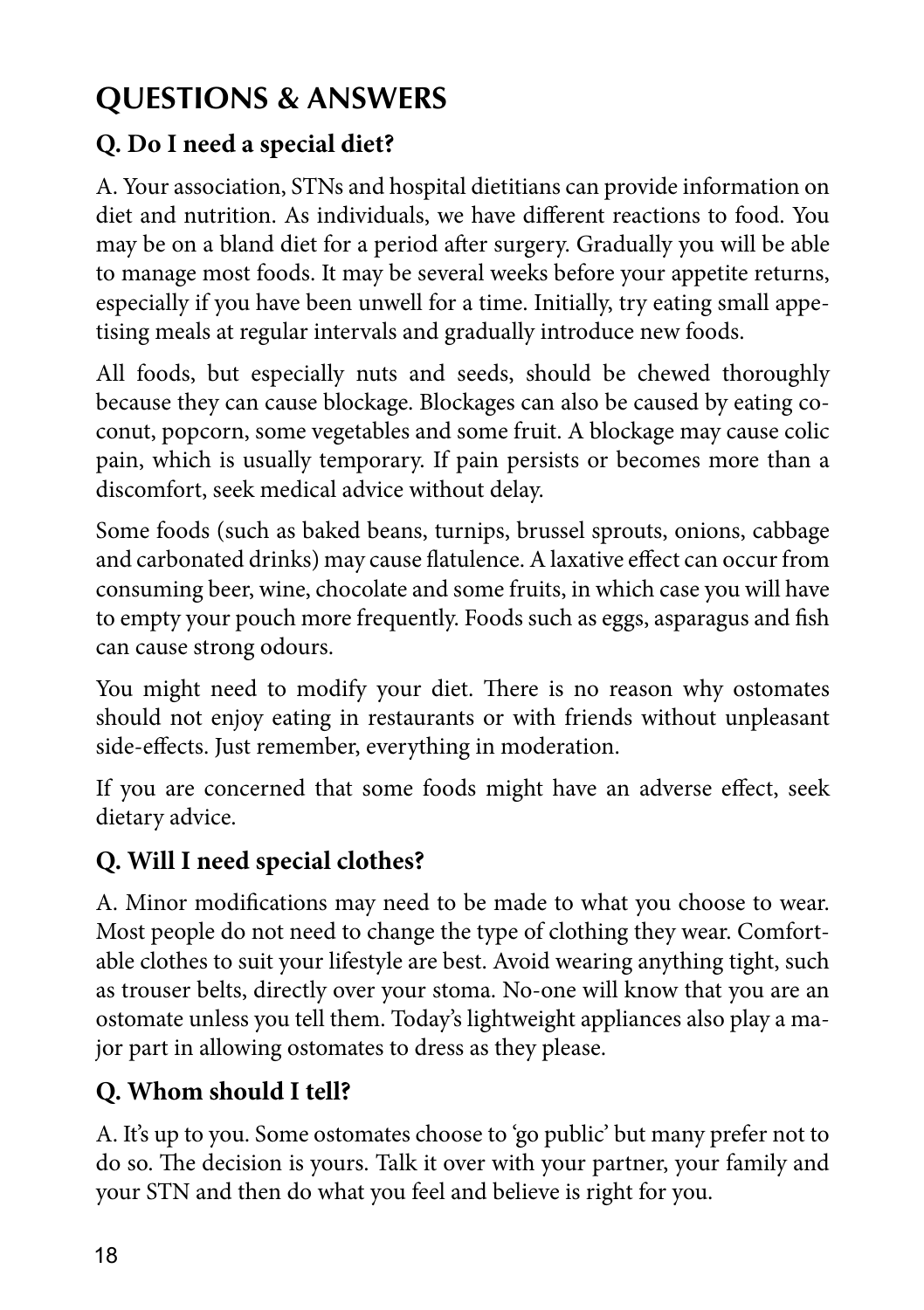## **Q. What about love, friendship and sex?**

A. The most important thing is to love, respect and be kind to yourself. Realise that you are always a lovable and worthy person, no matter what happens to your body. Communicate love and respect to others.

As regards sex, most people with stomas can, and do, enjoy healthy sex lives. Have faith in yourself, be positive, and communicate openly with those close to you. Keep your sense of humour and always practise good hygiene so that you can be clean and confident.

Remember that your body has undergone a major change and that it takes time to heal. While surgery can cause sexual difficulties, they can also be linked to anxiety, fear of failure or concern about your partner's feelings.

Information booklets and brochures on the subject are available from your STN and your association.

## **Q. Will my family life suffer?**

A. Most ostomates are able to enjoy happy, healthy family lives with the support of family and partners. Any change can be difficult to adapt to. Open communication and mutual support within your family circle can help in adapting. Some partners do experience difficulty in adapting to the new situation but, in the main, relationships not only survive, they grow stronger.

## **Q. What help is available for people close to me?**

A. Just as you (the ostomate) need assistance to adapt to the change, so will your family and friends. Partners and other family members are welcome to attend local stoma association meetings and functions to meet other partners and to learn about the strategies that have worked for them. Association staff and STNs are very aware that partners may also require help.

## **Q. What about pregnancy?**

A. Special care may be required during pregnancy. You need to ask questions and make sure that your medical professionals understand your situation. You may need to discuss the method of delivery with your obstetrician. You can also find support from your STN should you need advice on changing the type of stoma appliance as your body changes with pregnancy.

Oral contraceptives may not be fully effective because they may not be absorbed completely. You might want to discuss methods of contraception with your GP.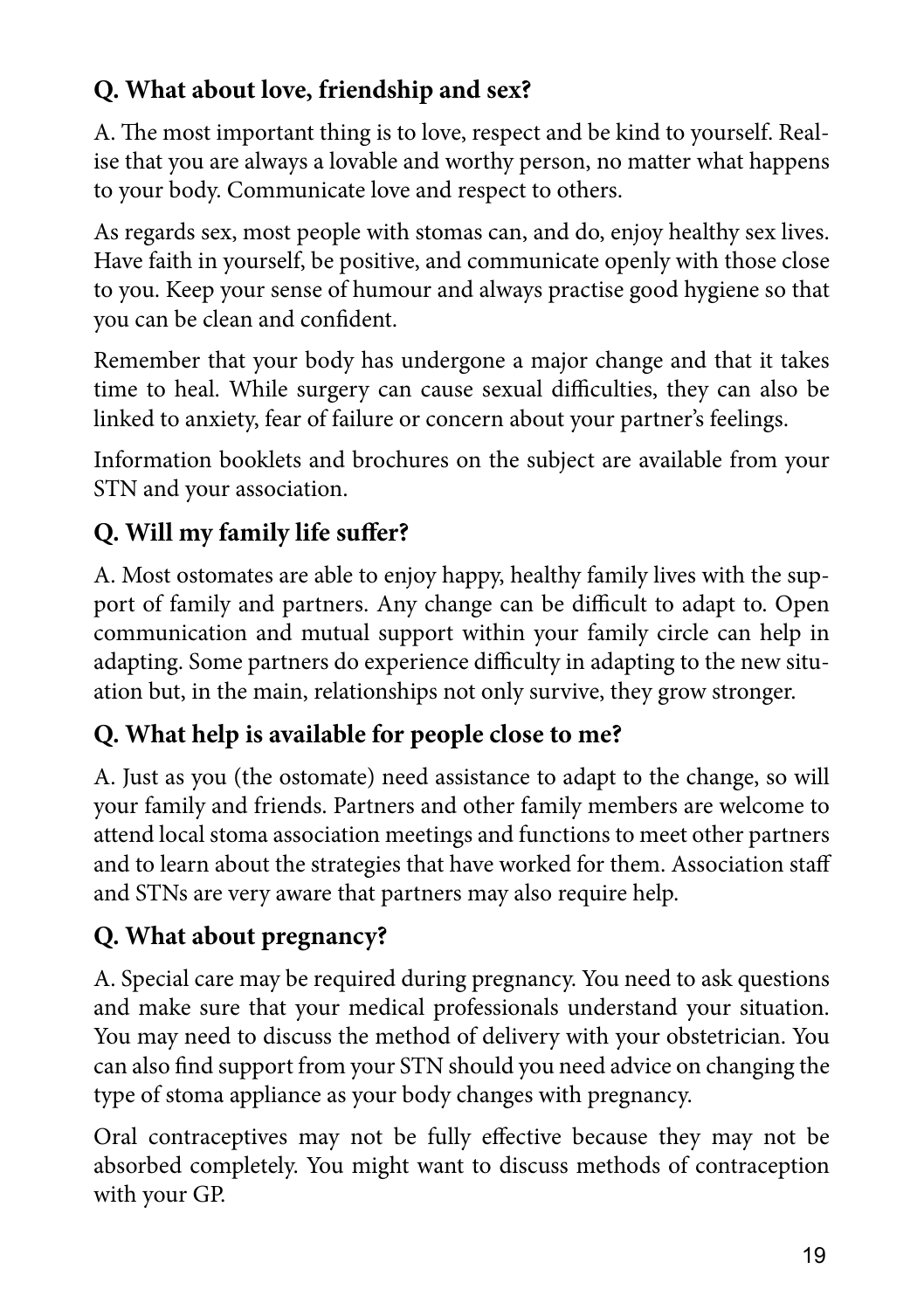## **Q. Will I be able to work?**

A. Yes, you can usually return to normal activities. You are likely to need a suitable period of convalescence before undertaking housework, or returning to employment. Begin gradually and seek advice from your surgeon, doctor or STN.

Being an ostomate should not preclude you from any employment. If you encounter any problems at work because of your changed condition, seek advice from your surgeon, doctor or STN. You may also need to consult the medical officer or occupational health person at your workplace.

## **Q. Will I be able to travel?**

A. You can travel wherever you like. Just remember to:

- take plenty of ostomy supplies (pouches, etc.);
- keep supplies for about a week with you (in your hand luggage) on the plane, train, bus or in the car;
- when flying, make sure there are no scissors or sharp objects in your carry-on luggage;
- • obtain a list of medical professionals and ostomy associations at your destination;
- review your travel insurance policy to satisfy yourself that existing medical conditions and your stoma are not excluded (some stomas come into this category); and
- take steps to prevent or cope with the onset of diarrhoea.

## **Q. Will I be able to exercise and play sport?**

A. You should be able to do most of what you did before surgery. Definitely consult your GP before you begin.

- Choose an activity that you enjoy.
- Start slowly and build up gradually.
- Be careful when lifting heavy objects. You may be predisaposed to hernias of the stoma, especially during the first year after surgery.
- Be careful when participating in body contact sports. For those who are concerned, a stoma guard is available—see your association.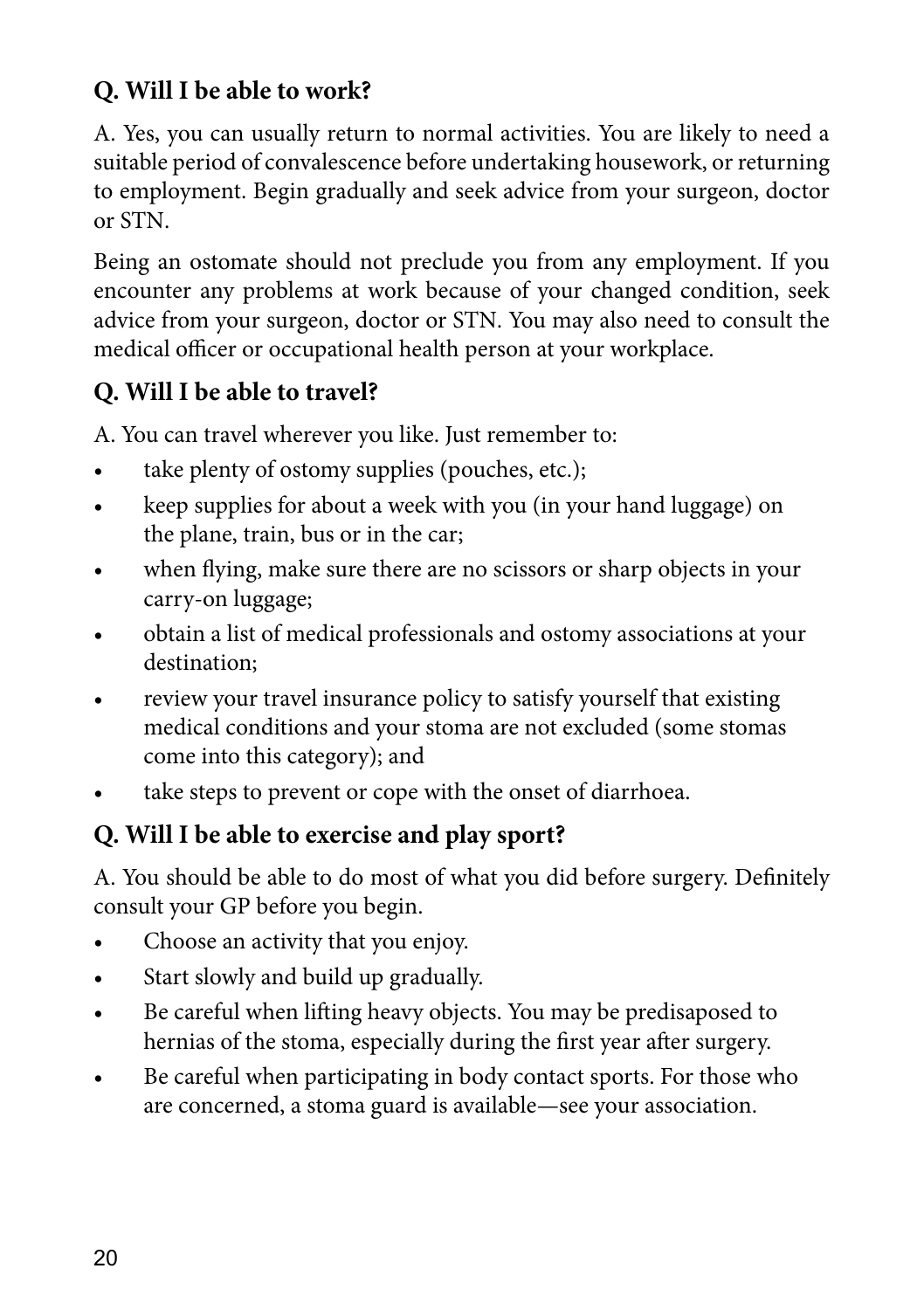# **IN CONCLUSION**

For many ostomates, surgery has ended much or all of their illness. Most ostomates have taken advantage of their new beginning, have learnt new ways of doing and thinking and now enjoy a better level of health and wellbeing. We hope you will too. Don't hesitate to contact your local ostomy association or any of the support groups. Ask for your copy of *Ostomy Australia*. Most of all, when you need advice or have concerns . . . ASK!

Remember: YOU ARE NOT ALONE.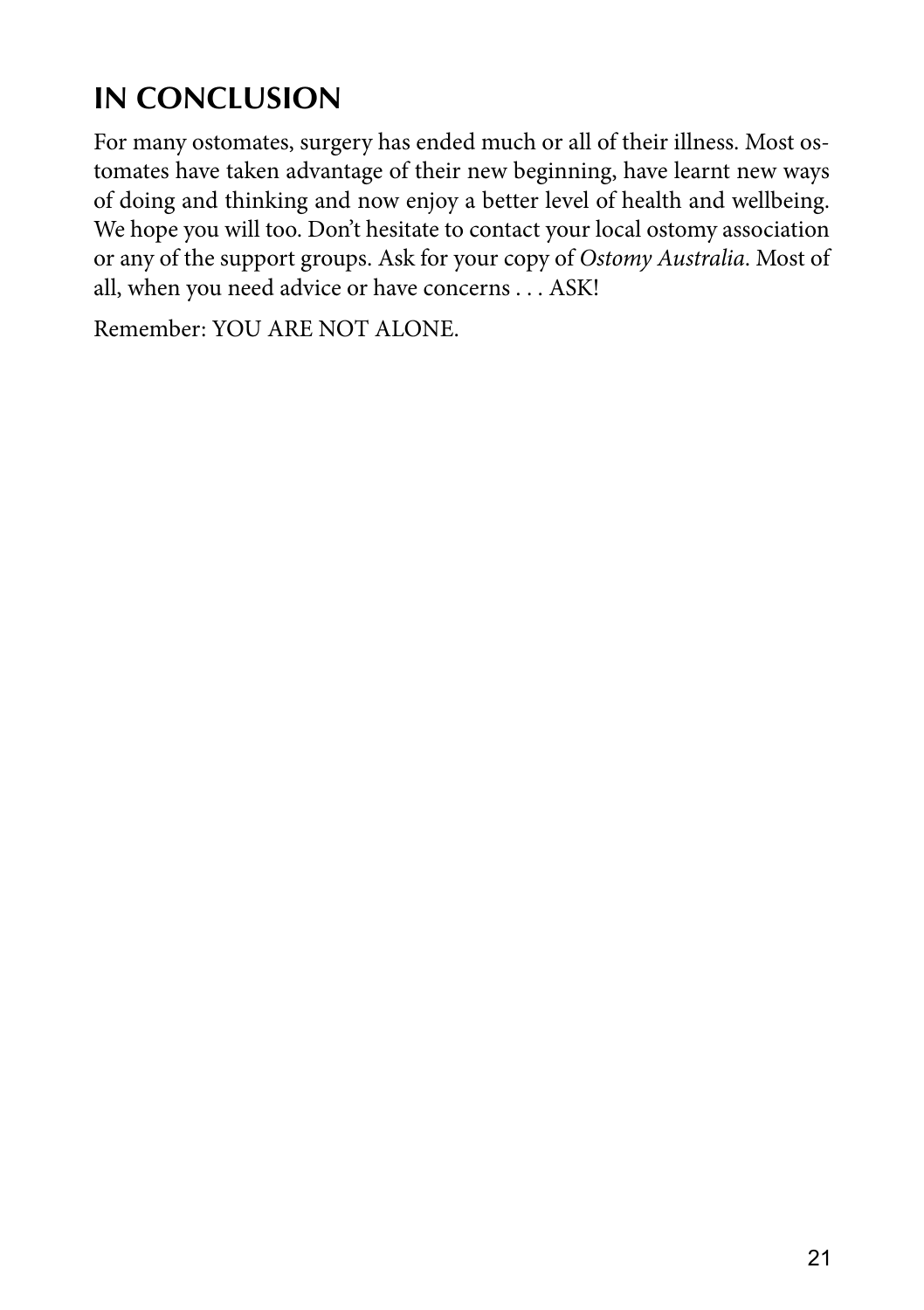## **DIRECTORY**

Details are correct at time of printing but are subject to change.

#### STOMA ASSOCIATIONS

#### $ACT$

#### **ACT & Districts Stoma Assn. Inc.**

Second floor, City Health Centre, corner Moore & Alinga Sts, Canberra City ACT 2601 PO Box 1260, Canberra City ACT 2601 Tel/Fax: (02) 6205 1055 Email: Stoma@ACTStoma.onmicrosoft.com Web: www.actstoma.org.au

### **NEW SOUTH WALES**

#### **NSW Stoma Ltd.**

Unit 5, 7-29 Bridge Road, Stanmore, NSW 2048 PO Box 164, Camperdown, NSW 1450 Telephone: 1300 OSTOMY or (02) 9565 4315 Fax: (02) 9565 4317 Email: info@NSWstoma.com.au Web: NSWstoma.com.au

#### **Ostomy NSW Ltd.**

Unit 6, 555 Princes Highway, Kirrawee, NSW 2232 PO Box 3068, Kirrawee, NSW 2232 Telephone: (02) 9542 1300 Fax: (02) 9542 1400 Email: orders@ostomynsw.org.au Web: www.ostomynsw.org.au

#### **NORTHERN TERRITORY**

#### **Cancer Council of the Northern Territory Inc.**

Unit 2, Casi House, 25 Vanderlin Dr, Casuarina, NT 0810 PO Box 42719, Casuarina, NT 0811 Telephone: (08) 8944 1800 Fax: (08) 8927 4990 Email: ostomy@cancernt.org.au Web: http://nt.cancer.org.au/

## **QUEENSLAND**

#### **Gold Coast Ostomy Assn. Inc.**

8 Dunkirk Close, Arundel, QLD 4214 PO Box 703, Labrador, QLD 4215 Telephone: (07) 5594 7633 Fax: (07) 5571 7481 Email: gcoa@bigpond.com

#### **North Queensland Ostomy Assn. Inc.**

Shop 4, 52 French Street, Pimlico, QLD 4812 PO Box 1017, Hyde Park, Castletown, QLD 4812 Tel/fax: (07) 4775 2303 Email: nqostomy@bigpond.com

#### **Queensland Ostomy Assn. Inc.**

22 Beaudesert Rd, Moorooka, QLD 4105 PO Box 198, Moorooka, QLD 4105 Telephone: (07) 3848 7178 Facsimile: (07) 3848 0561 Email: admin@qldostomy.org.au Web: www.qldostomy.org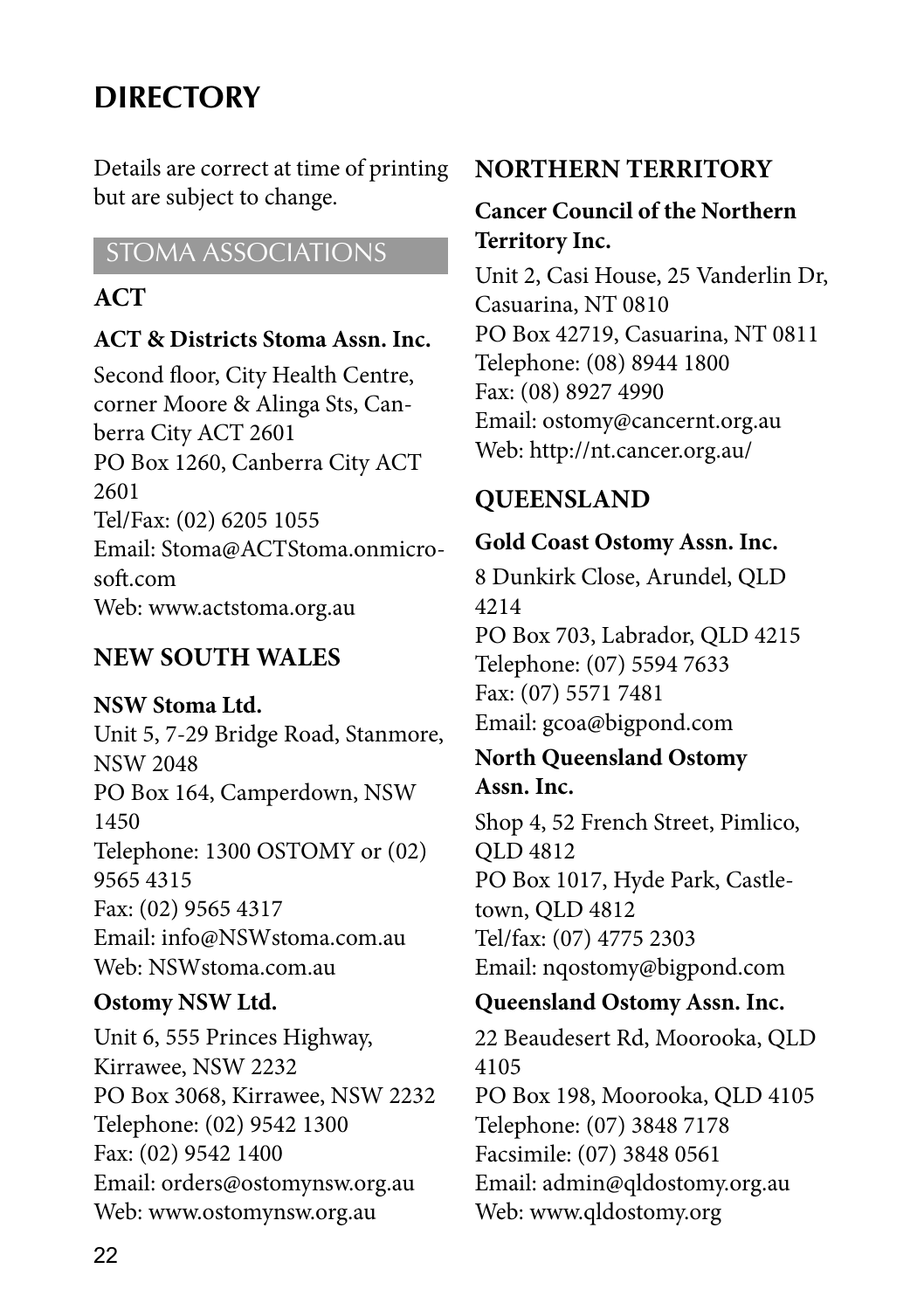#### **Queensland Stoma Assn. Inc.**

Unit 1, Accent Place, 10 Valente Close, Chermside, QLD 4032 PO Box 370, Chermside, QLD 4032 Telephone: (07) 3359 7570 Fax: (07) 3350 1882 Email: admin@qldstoma.asn.au Web: www.qldstoma.asn.au

#### **Toowoomba & South West Ostomy Assn. Inc.**

Education Centre, Blue Care Garden Settlement, 256 Stenner Street, Toowoomba, QLD 4350 PO Box 7314, Toowoomba MC, QLD 4352 Telephone: (07) 4636 9701 Fax: (07) 4636 9702 Email: bob.schull@bigpond.com

#### **Wide Bay Ostomates Assn. Inc.**

88a Crofton Street, Bundaberg West, QLD 4670 PO Box 3350 Bundaberg QLD 4670 Telephone: (07) 4152 4715 Fax: (07) 4153 5460 Email: wbostomy@bigpond.com

#### **SOUTH AUSTRALIA**

#### **Ostomy Assn. of South Australia Inc.**

1 Keele Place, Kidman Park, SA 5025 Telephone: (08) 8235 2727 Fax: (08) 8355 1073 Email: colosa@colostomysa.org.au Web: www.colostomysa.org.au

#### **Ileostomy Assn. of SA Inc.**

73 Roebuck Street, Mile End, SA 5031 PO Box 79, Torrensville SA 5031 Telephone: (08) 8234 2678 Fax: (08) 8234 2985 Email: info@ileosa.org.au

#### **TASMANIA**

#### **Ostomy Tasmania Inc.**

Amenities Building, St Johns Park, St Johns Avenue, Newtown, TAS 7008 PO Box 280, Moonah, TAS 7009 Telephone: (03) 6228 0799 Fax: (03) 6228 0744 Email: admin@ostomytas.com.au Web: www.ostomytas.com.au

### **VICTORIA**

#### **Bendigo & District Ostomy Assn. Inc.**

43-45 Kinross Street, Bendigo, VIC 3550 PO Box 404, Golden Square, VIC 3555 Telephone: (03) 5441 7520 Fax: (03) 5442 9660 Email: benost@netcon.net.au Web: www.bendigo-ostomy.org.au

#### **Colostomy Assn. of Victoria**

Suite 221, 2nd Floor, Lift 3, Block Arcade, 98 Elizabeth Street, Melbourne, VIC 3000 Telephone: (03) 9650 1666 Fax: (03) 9650 4123 Email: info@colovic.org.au Web: www.colovic.org.au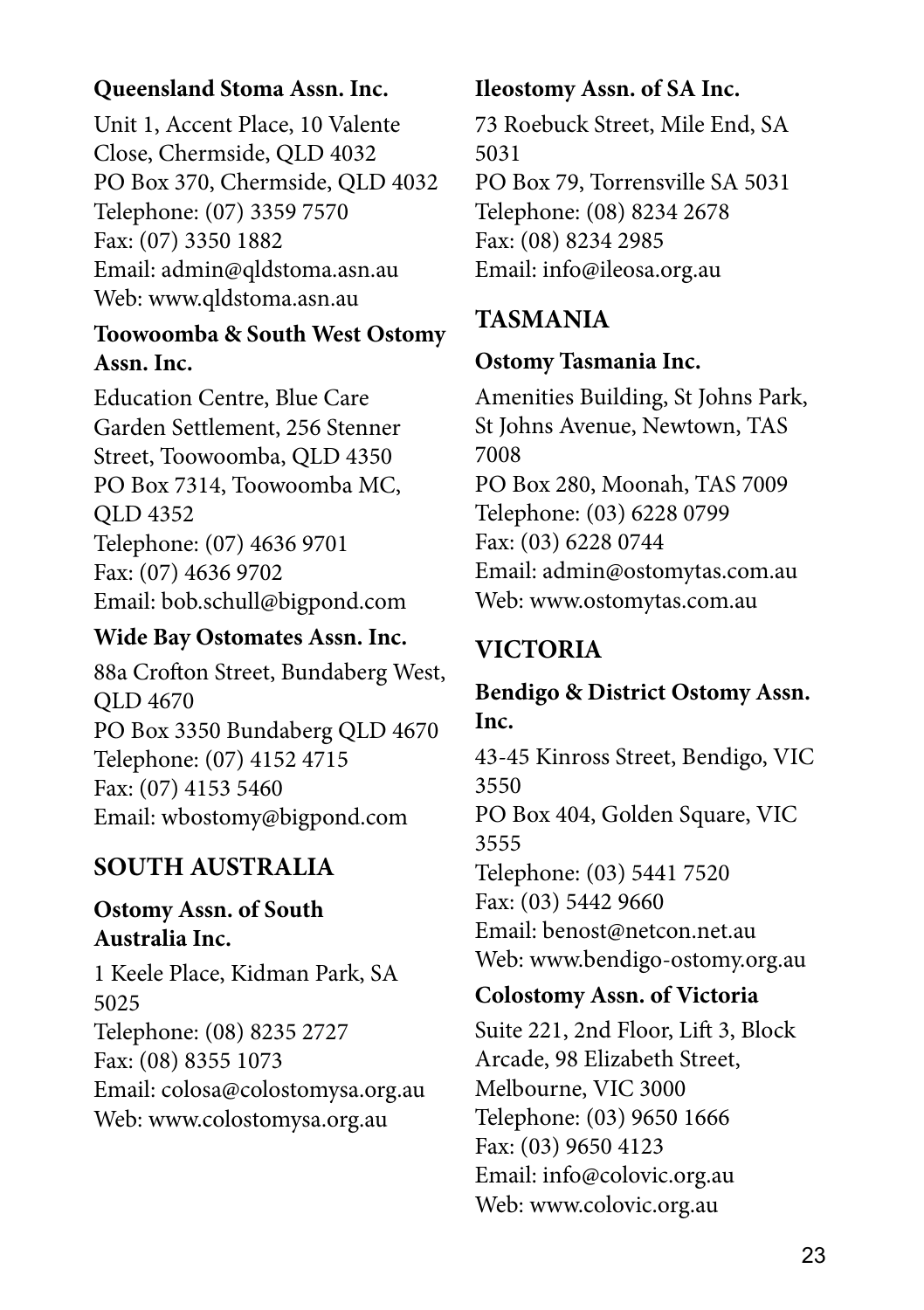#### **Geelong Ostomy Assn. Inc.**

6 Lewalan Street, Grovedale, VIC 3216 PO Box 1069, Grovedale Vic 3216 Telephone: (03) 5243 3664 Fax: (03) 5243 6335 Email: goinc@geelongostomy.com. au Web: www.geelongostomy.com.au

#### **Ileostomy Assn. of Victoria Inc.**

Suite 322, 3rd Floor, The Block, 98-100 Elizabeth Street, Melbourne VIC 3000 PO Box 32, Flinders Lane, VIC 8009 Telephone: (03) 9650 9040 Fax: (03) 9650 1723 Email: ileovic@onestream.com.au Web: www.ileostomyvic.org.au

#### **Ostomy Assn. of Melbourne Inc.**

Burwood Industrial Park, Unit 14, 25-37 Huntingdale Rd, Burwood, VIC 3125 Telephone: (03) 9888 8523 Fax: (03) 9888 8094 Email: enquiries@oam.org.au Web: www.oam.org.au

#### **Peninsula Ostomy Assn. Inc.**

12 Allenby Street, Frankston, VIC 3199 Telephone: (03) 9783 6473 Facsimile: (03) 9781 4866 Email: poainc1@bigpond.com

### **Victorian Children's Ostomy Assn.**

Equipment Distribution Centre, Royal Children's Hospital, Level Basement 2 (green lifts), Flemington Road, Parkville VIC 3052 Telephone: (03) 9345 5325 Fax: (03) 9347 9499

#### **Warrnambool & District Ostomy Assn.**

279 Koroit Road, Warrnambool, VIC 3280 Telephone: (03) 5563 1446 Fax: (03) 5563 4353 Email: warrnamboolostomy@swh. net.au

## **WESTERN AUSTRALIA**

#### **Western Australian Ostomy Assn. Inc.**

15 Guildford Road, Mt Lawley, WA 6050 P.O. Box 706, Mt Lawley WA 6050 Telephone: (08) 9272 1833 Fax: (08) 9271 4605 Email: waostomy@waostomy.asn.au

## OTHER RESOURCES

#### **Australian Council of Stoma Associations (ACSA)**

Web: www.australianstoma.com.au Email: feedback@australianstoma. com.au

#### **International Ostomy Association (IOA)**

Web: www.ostomyinternational.org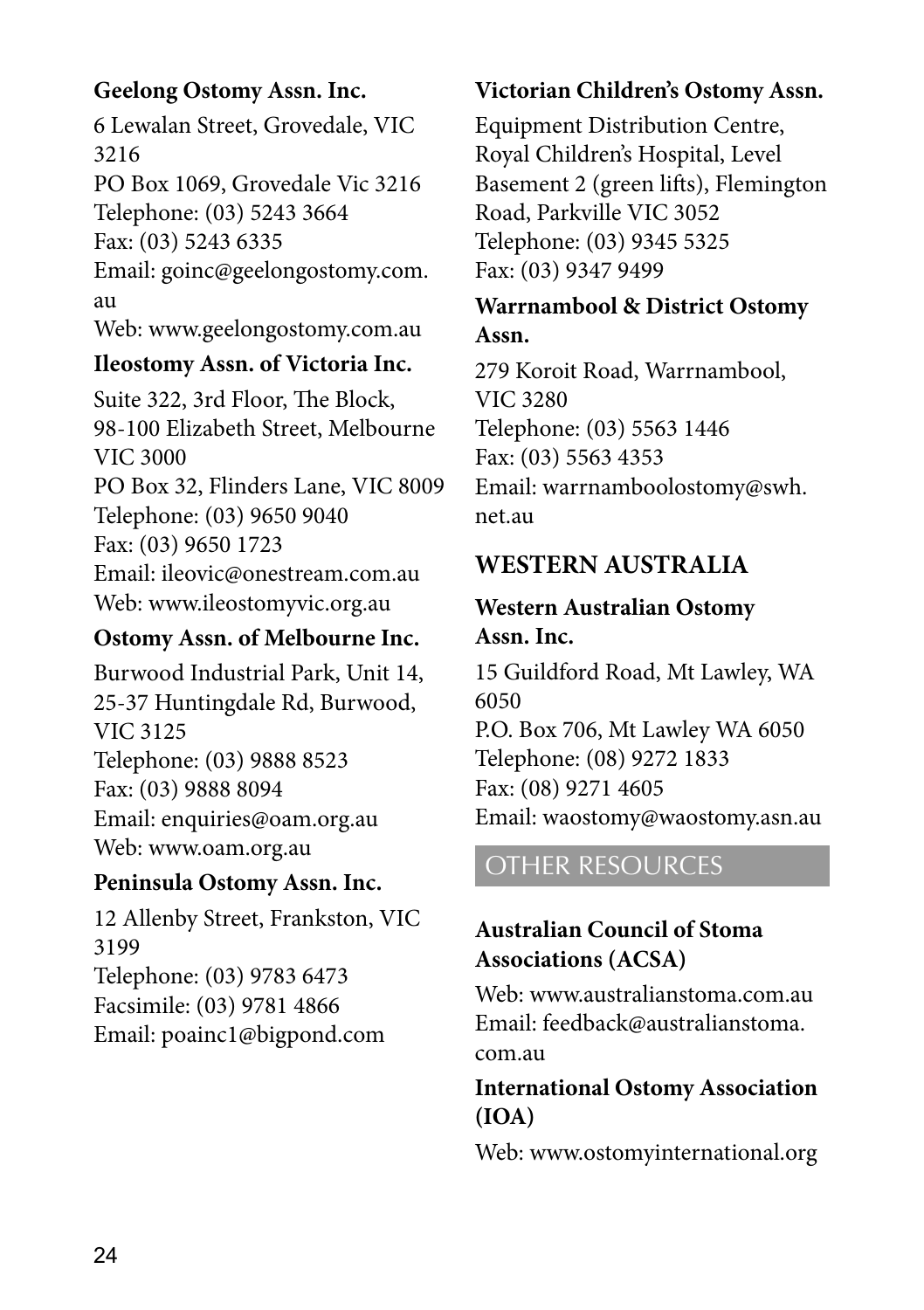#### **Young Ostomates United (YOU)**

Web: www.youinc.org.au Facebook: Young Ostomates United

#### **Crohns & Colitis Australia**

Telephone: (03) 9815 1266 Helpline: 1800 138 029 Email: info@crohnsandcolitis.com. au Web: www.crohnsandcolitis.com.au

#### **Colorectal Surgical Society of Australia and New Zealand**

Suite 6, 9 Church Street, Hawthorn, VIC 3122 Telephone: (03) 9853 8013 Fax: (03) 9853 9013 Email: secretariat@cssanz.org Web: www.cssanz.org

#### **Mitrofanoff Support Australia**

PO Box 256, South Melbourne, VIC 3205 Email: info@mitrofanoffaustralia. org.au Web: www.mitrofanoffaustralia.org. au

#### **Parenteral Nutrition Down Under**

128 Rainbow Street, Randwick, NSW 2031 Telephone: (02) 9340 7215 Web: https://pndu.org/

## PRODUCT COMPANIES

#### **AinsCorp**

PO Box 572, Niddrie, VIC 3042 Toll free: 1300 784 737 Email: service@ainscorp.com.au Web: www.ainscorp.com.au

## **Coloplast**

PO Box 240, Mt Waverley, VIC 3149 Freecall: 1800 653 317 Email: au.care@coloplast.com Web: www.coloplast.com.au

#### **ConvaTec**

PO Box 63, Mulgrave, VIC 3170 Freecall: 1800 335 276 Email: connection.au@convatec.com Web: www.convatec.com.au

#### **Dansac**

PO Box 375, Box Hill, VIC 3128 Phone: 1800 331 766 Email: customerservice@dansac. com.au Web: www.dansac.com.au

#### **Hollister**

PO Box 375, Box Hill, VIC 3128 Freecall:1800 335 911 Email: customerservice@hollister. com.au Web: www.hollister.com.au/en-au/

#### **Omnigon**

PO Box 5013, Burnley, VIC 3132 Freecall: 1800 819 274 Email: info@omnigon.com.au Web: www.omnigon.com.au

#### **Sutherland Medical**

PO Box 1194, Huntingdale, VIC 3166 Phone: 1300 664 027 Web: www.sutherlandmedical.com. au